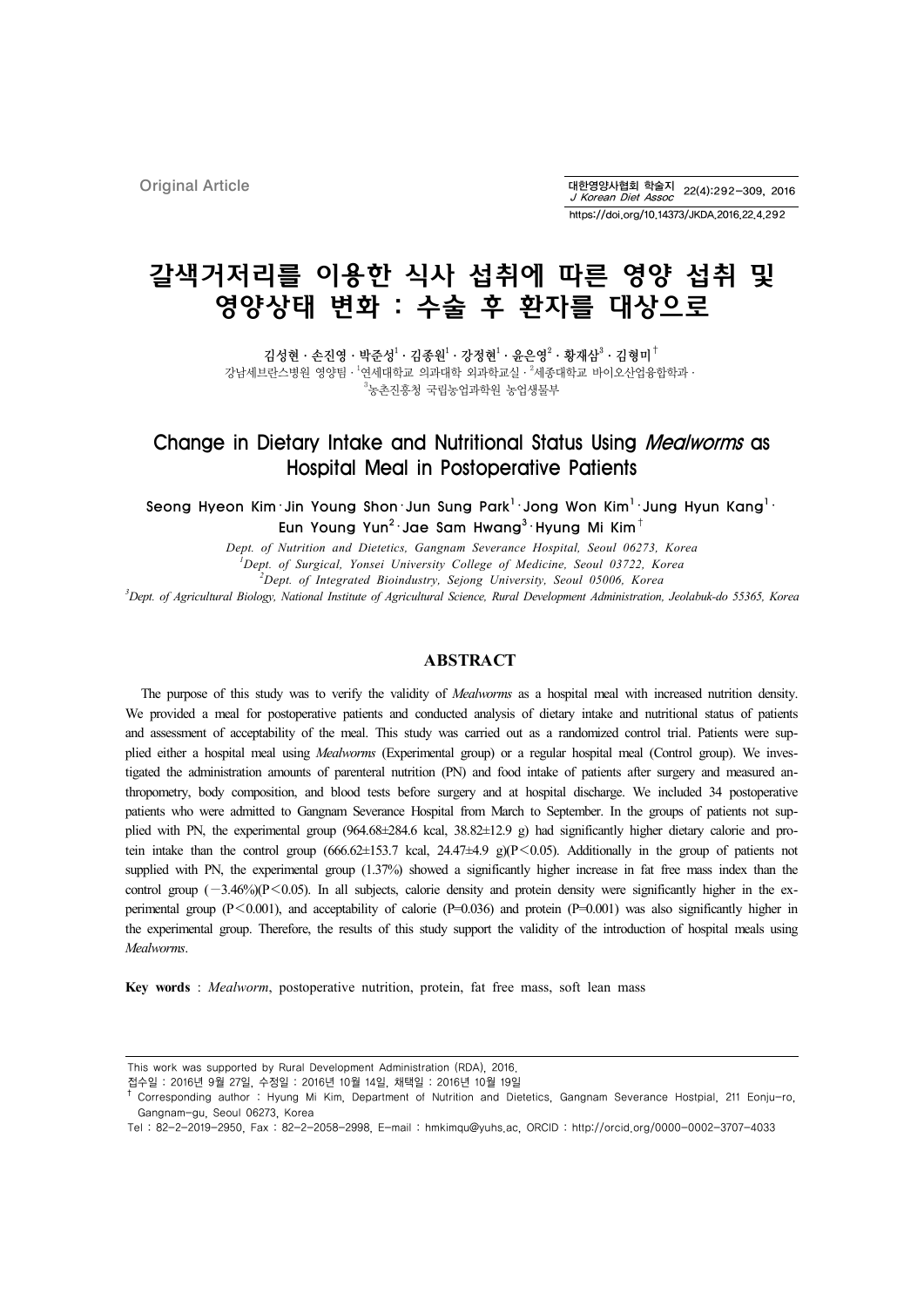# 서 론

최근 국제식량농업기구(Food and Agriculture Organization of the United Nations, FAO)에서는 지구의 식량 수급 문제의 해결방안으로 곤충을 인류의 단백 질 공급 식품으로 지목하였다(Van Huris 등 2013). FAO 보고서에 의하면 갈색거저리(*Tenebrio molitor, mealworm*)는 가축에 비해 사육 면적이 좁아 높은 토 지 이용 효율을 보이고, 약 3개월 정도의 짧은 생활 사로 1년에 4회 정도 새로운 세대가 나오므로 생산 성이 매우 높으며, 1kg 생산 시 소요되는 사료가 육 류에 비해 매우 낮다. 또한 현재 지구의 온난화가 가속화되는 시점에서 소, 돼지 등이 배출하는 온실가 스가 지구 전체 온실가스의 18%를 차지하므로 환경 적인 측면에서도 이들을 대체할 수 있는 대체 식재 료 개발이 매우 시급하다(Van Huris 등 2013). 이에 따라 미국, 네덜란드, 덴마크 등 많은 국가에서 곤 충의 식용화에 대한 연구가 활발하게 진행 중에 있 다(Ramos-Elorduy 2009; Miglietta 등 2015; Biasato 등 2016; Gasco 등 2016). 갈색거저리 유충(갈색거저리) 은 국내에서 유해물질 분석 및 독성 평가를 통해 인체에 대한 안전성을 규명함으로써 식품의약품안전 처(Ministry of Food and Drug Safety, MFDS)로부터 2014년에 새로운 식품원료로 한시적 인정을 거쳐 2016년 3월에 식품공전까지 등재된 식품원료이다 (Yoo 등 2013; Han 등 2014; Han 등 2016; Ministry of Food and Drug Safety 2016). 식품으로 이용되는 갈 색거저리는 야생에서 채집하지 않고 실내 대량사육 을 통해 생산된 것이며 밀겨, 쌀겨, 각종 채소 등을 기반으로 하는 사료로 사육되므로 사람이 식용하기 에 위생적이며 안전한 것이 특징이다(Rural Development Administration 2014). 갈색거저리 (*Tenebrio molitor, mealworm*)는 단백질 함량이 풍부하 며 단백질의 필수아미노산 조성이 좋고, 지방의 경 우 불포화지방산의 함량이 풍부하다. 이외에도 칼슘, 철분, 마그네슘 등의 무기질 함량 또한 풍부하다 (Kim & Jung 2013; Simon 등 2013). 동결 건조된 갈

색거저리 분말을 이용할 경우 육류나 달걀보다 영양 섭취 효율이 좋다(Youn 등 2014; Lee 등 2015). 갈색 거저리는 풍부한 영양소와 더불어 새우와 같은 고소 한 맛을 내어 음식에 영양과 고소함을 더한 것이 특징이기에 갈색거저리를 이용한 다양한 조리방법별 특성 및 레시피가 보고된 바 있다(Kim 등 2014; Hwang 등 2015; Kim 등 2015; Yun 등 2015a; Yun 등 2015b; Baek 등 2016; Jeon 등 2016; Yun 등 2016). 또한 새로운 기능성을 발굴하기 위한 연구가 진행되어 갈색거저리 추출물의 간암 세포의 세포독 성 효능 및 갈색거저리로부터 분리한 올레산 및 리 놀레산의 β-secretase 1 효소 활성 저해를 통한 항치 매 효능이 보고된 바 있다(Youn 등 2014; Lee 등 2015). 이러한 갈색거저리의 영양적 가치는 수술 환 자 등 고영양이 필요한 환자에게 적은 양으로도 양질 의 영양공급이 가능할 것으로 생각한다.

수술 전후의 적절한 영양공급은 위장관 수술을 받는 환자의 임상적 결과를 효과적으로 개선시킨다 (Bozzetti 등 2001; Correia & Waitzberg 2003). 최근 수술 환자에게 ERAS(Enhanced Recovery After Surgery) 의 개념이 적용되면서 수술 전후 관리의 중요성이 부각되고 있다. ERAS는 수술 후 환자의 빠른 회복 과 재원 일수 감소 및 수술 예후를 개선시키기 위 한 다양한 관리 방법들의 조합이다(Lassen 등 2012). ERAS에서의 영양관리 개념은 수술 후 환자의 위장 관 기능 회복을 도와 가급적 빠르게 경구식사를 할 수 있도록 하며, 회복과정에서 적절하게 영양공급이 될 수 있도록 영양관리를 수행하는 것이다(Han 2012). 위장관 수술 2∼4일 후에 일반 영양지표인 혈중 프 리알부민, 트랜스페린, 알부민 등이 회복되는 경향 을 보이나, 단백질 섭취량을 대변하는 질소 평형은 감소 추세를 보인다(Kim 등 2012). 특히 위장관 암 환자의 경우 늦게 시작하는 경구식사와 적은 식사 량으로 인해 수술 후 10일까지 단백질 이화작용이 증가하는 반면, 단백질 동화작용은 감소한다(Souba & Austgen 1990). 이로 인해 체내의 장 단백, 골격근 단백 등 근육이 감소되고, 지방조직 감소를 초래하게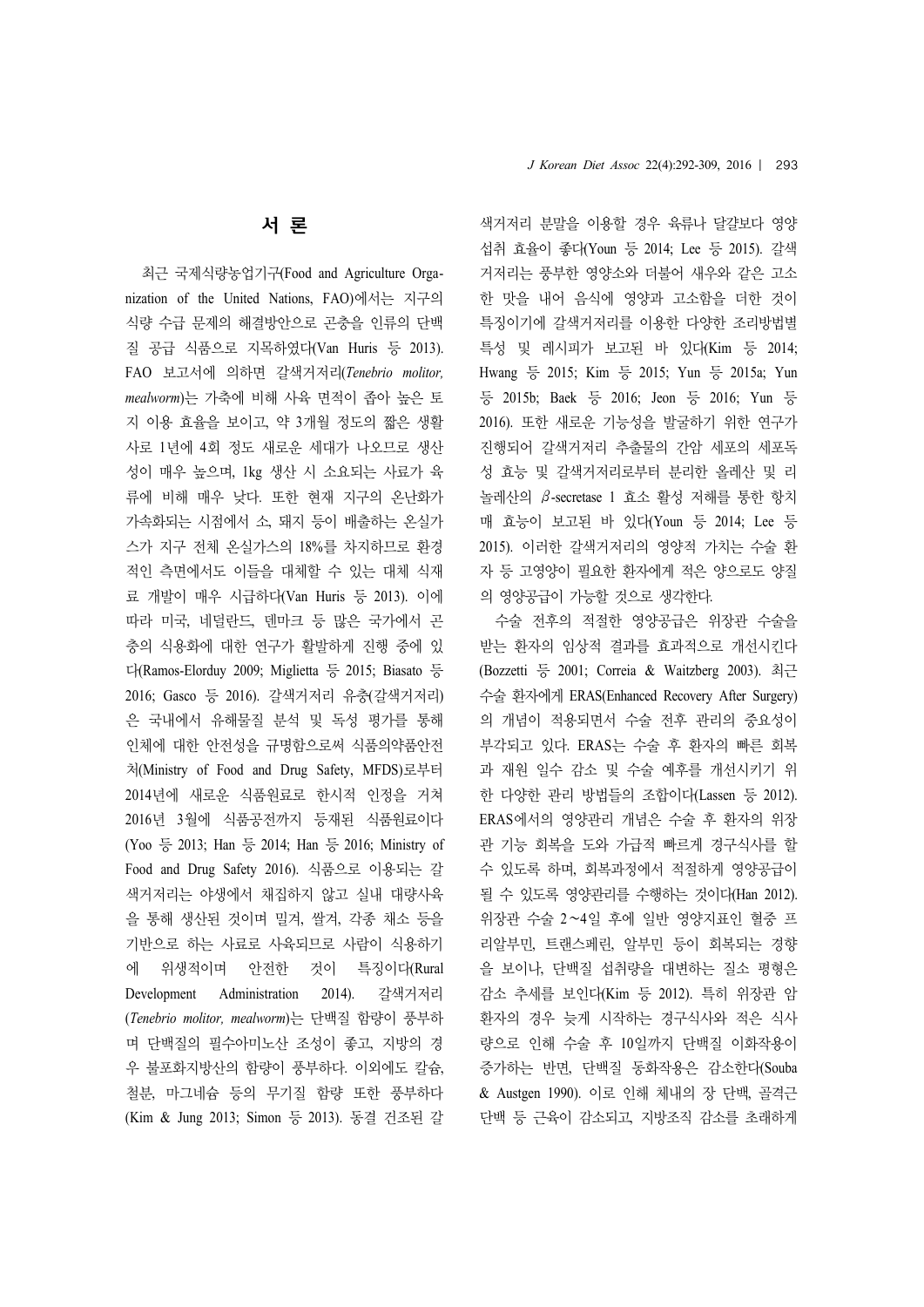되어(Hara & Kubo 2015) 수술 후 체중 감소와 악액 질(cachexia)이 유발되고, 신체 기능이 저하된다(Bae 등 1998; Kim 등 2001; Yu & Chung 2001).

따라서 수술 후 상처 및 제지방량 회복, 질소평형 감소의 회복을 위해서는 환자에게 적절한 양의 식 사와 양질의 단백질 섭취가 필요하나 재원기간 동 안 환자의 단백질 급원식품의 섭취량은 저조한 실 정이다(Lee 등 2014). 이는 수술 후 환자의 경우 장 폐색, 위배출 지연, 문합부 누출 방지 등에 의해 경 구식사 섭취가 지연되며(Bozzetti 등 2007), 수술 후 1회 식사량의 제한, 소화불량, 식후 조기포만감, 팽 만감, 심리적인 두려움으로 인해 특히 육류 등 단백 질 급원식품의 섭취가 부족한 것으로 보고되고 있 다(Park 등 2012). 또한 Shin(2014)에 의하면 환자가 수술 후 경구 섭취를 할 경우 의료진들은 환자의 섭취량이나 섭취 상태를 고려하지 않고, 충분히 영 양공급이 되는 것으로 판단하여 부적절한 영양 섭 취에 주의를 기울이지 않는 경우가 많은 것으로 나 타났다. 수술 후 제공되는 미음과 죽은 단위 부피당 열량이 낮아 영양요구량을 충족시키기 어려운 식사 이며, 환자의 섭취량이 적다면 단기간에 영양불량이 초래될 수 있다. 이에 현재 병원에서 제공되는 수술 후 환자식의 영양적 적절성이 면밀하게 검토되어야 하며, 환자의 식사 섭취량에 대한 모니터링을 기반 으로 적절한 영양공급이 필요하다.

본 연구에서는 첫째, 고단백, 고영양 식품인 갈색 거저리를 이용하여 영양밀도를 높인 식사를 구성하 고 이를 수술 후 환자에게 제공하여 식사 섭취량과 열량 및 단백질 섭취량을 증가시키고자 한다. 둘째, 이를 통해 환자 영양상태 개선에 도움이 되는지를 확인하고자 한다. 셋째, 갈색거저리를 이용한 식사에 대한 환자의 수응도를 평가하여 갈색거저리를 환자 식에 도입하는데 있어 가능성을 살펴보고자 한다. 본 연구는 국내에서 식용 곤충인 갈색거저리를 환 자식에 도입한 최초의 연구로써, 향후 환자식에 갈 색거저리 등 식용 곤충의 실용화 연구에 대한 기초 자료가 되고자 한다.

# 연구방법

## 1. 연구 대상 및 연구 기간

2016년 3월부터 9월까지 강남 세브란스병원의 간담 췌외과, 대장항문외과, 위장관외과에 입원하여 위장관 수술한 환자들 중 경구로 식사 섭취가 가능하고 7일 이 상 입원이 예상되는 환자를 대상으로 하였다. 7일 이 상의 식사 섭취는 수술 후 환자의 영양평가 시 IGF-1 등의 생화학적 지표가 반응하게 하는 최소기간이다 (López-Hellin 등 2002). 또한 갑각류 알레르기가 있는 환자, 임산부, 간부전 환자, 신부전 환자, 이식 후 환 자, 기대 여명이 1개월 미만인 환자, 면역이 억제된 환자, 활동성 혈액종양 환자, 정신과 환자, 문맹 또는 외국인 환자는 대상에서 제외하였다. 이는 다중주파수 임피던스법을 이용한 체성분 분석 시 발생 가능한 오 차를 줄이기 위한 환자군 선택이며, 갑각류 알레르기 발생 시 갈색거저리 식사가 위험할 수 있다고 판단되 어 제외대상에 포함하였다. 본 연구의 취지를 이해하 여 연구 참여에 서면으로 동의한 41명의 환자가 대상 자로 등록되었고, 연구 기간 중 동의를 철회한 환자 1 명, 수술 후 합병증 발생 환자 2명과 기타 사유 4명 (수술법 변경 1명, 생화학적 검사 누락 1명, 체성분 조사 계측 오류 2명)을 제외하고 34명의 자료를 분석 했다. 본 연구는 전향적 환자 대조군 연구로써, 연구 참여에 동의한 대상 환자들은 단순 무작위 배정에 의 해 대조군 또는 실험군으로 배정되었다.

본 연구는 연세의료원 강남 세브란스병원 연구심 의위원회(Institutional Review Board, IRB)의 승인(승 인번호: 3-2016-0025)을 받았다.

## 2. 갈색거저리 환자식 구성

본 연구에 사용한 갈색거저리는 농촌진흥청에서 수립된 갈색거저리 사육 및 분말 제조 매뉴얼(Rural Development Administration 2015)에 근거하여 제조된 갈색거저리 분말을 구입하여 사용하였다. 갈색거저리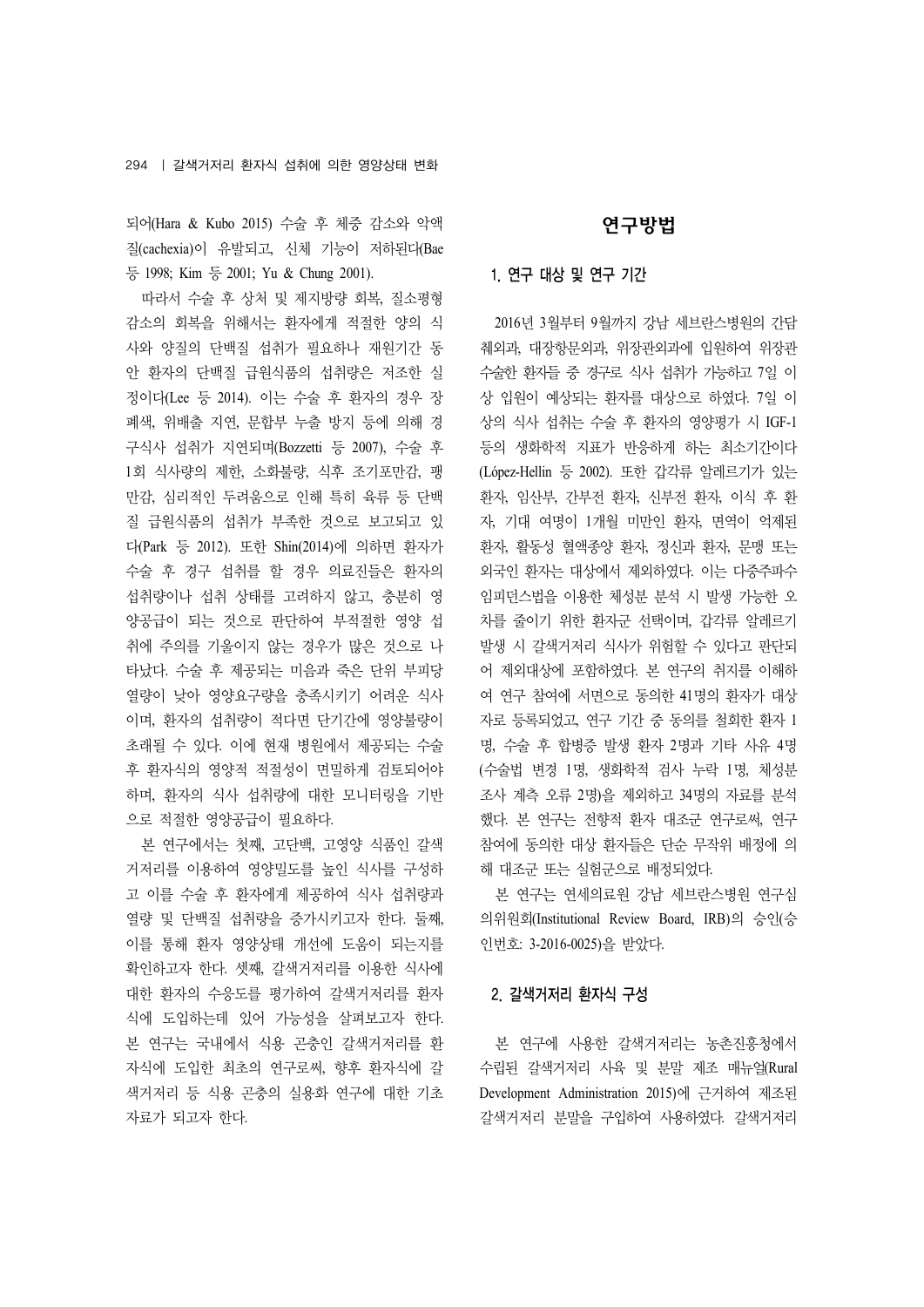분말은 경북 예천군 소재 곤충나라에서 사육한 유충 을 2일 동안 절식 후 세척하고, 액체질소를 부어 급 속 동결하여 -70°C 초저온 냉동고(NIHON freezer, Tokyo, Japan)에서 24시간 이상 냉동시킨 후, 동결건조기 (Eyela, Tokyo, Japan)에서 약 48∼60시간 동안 건조시 킨 후 다기능분쇄기(KSP-35, Korea Medi)를 이용하여 분쇄하였다. 실험군의 식사는 수술 후 환자식에 적용 가능한 메뉴를 선정하여, 갈색거저리 분말을 이용한 메뉴로 실험조리를 거쳐 개발하였다. 개발된 메뉴를 활용하여 본 원의 식사처방 지침서에 근거하여 맑은 유동식, 일반 유동식, 일반 연식의 3단계 식사로 식 단을 구성하였으며, 본 원에서 제공 중인 수술 후 환 자식, 즉 대조군 식사의 열량과 단백질 양을 유사하

게 조정하였다. 최종 확정된 식단의 메뉴는 표준 레 시피를 수립하여 조리의 지침서로 활용하였다.

#### 3. 식사 제공

식사는 병원의 수술 후 단계별 식사 프로토콜에 근거한 의사의 식사 처방에 따라서 제공되었다. 단순 무작위로 배정된 실험군과 대조군 환자에게 눈가림 방식으로, 실험군 환자에게는 갈색거저리 메뉴가 포 함된 식사가, 대조군 환자에게는 현재 병원에서 제 공되는 식사가 병원 정규 식사시간에 동시에 제공 되었다. 본 연구에서 제공한 수술 후 환자식의 식단 및 프로토콜은 다음과 같다(Table 1).

Table 1. Menu plan and protocol of hospital meal for experimental and control groups.

|          |          |                                  | Experimental group                                                                                                | Control group                                                                                                                                                                                                      |
|----------|----------|----------------------------------|-------------------------------------------------------------------------------------------------------------------|--------------------------------------------------------------------------------------------------------------------------------------------------------------------------------------------------------------------|
| Step 1   | Menu     |                                  | Carbohydrate-based liquid diet, Mealworm jelly                                                                    | Carbohydrate-based liquid diet, Juice                                                                                                                                                                              |
|          | Nutrient | Energy                           | 580 kcal                                                                                                          | 450 kcal                                                                                                                                                                                                           |
|          |          | Protein                          | 13 g                                                                                                              | 16g                                                                                                                                                                                                                |
|          |          | Carbohydrate                     | 114 g                                                                                                             | 84 g                                                                                                                                                                                                               |
|          |          | Fat                              | 8 g                                                                                                               | 6g                                                                                                                                                                                                                 |
| Step 2   | Menu     |                                  | Mealworm soup, Mealworm shake with berry,<br>Protein-fortified gelatin                                            | Carbohydrate-based liquid diet, Thin low fat soup,<br>Soybean milk, Protein fortified gelatin                                                                                                                      |
|          | Nutrient | Energy                           | 1,220 kcal                                                                                                        | 1,240 kcal                                                                                                                                                                                                         |
|          |          | Protein                          | 50 g                                                                                                              | 43 g                                                                                                                                                                                                               |
|          |          | Carbohydrate                     | 180 g                                                                                                             | 180 g                                                                                                                                                                                                              |
|          |          | Fat                              | 34 g                                                                                                              | 39g                                                                                                                                                                                                                |
| Step 3   | Menu     |                                  | Deluxe rice porridge with soft side dishes,<br>$ONS1$ -based <i>mealworm</i> drink,<br>Mealworm tea-confectionery | Rice porridge with soft side dishes                                                                                                                                                                                |
|          | Nutrient | Energy                           | 1,629 kcal                                                                                                        | 1,600 kcal                                                                                                                                                                                                         |
|          |          | Protein                          | 81 g                                                                                                              | 75 g                                                                                                                                                                                                               |
|          |          | Carbohydrate                     | $225$ g                                                                                                           | $235$ g                                                                                                                                                                                                            |
|          |          | Fat                              | 45 g                                                                                                              | 40 g                                                                                                                                                                                                               |
| Protocol |          |                                  | diet for $2 \sim 3$ meals                                                                                         | 1) Doctor prescribes Step 1 diet (Clear liquid diet) in the first meal after surgery. Patients eat this                                                                                                            |
|          |          |                                  | meals                                                                                                             | 2) In the next meal, doctor prescribes Step 2 diet (Full liquid diet). Patients eat this diet for $2\sim$ 3                                                                                                        |
|          |          |                                  | discharge                                                                                                         | 3) If diet transition goes smoothly, doctor prescribes Step 3 diet (Soft diet). Patients eat this diet until                                                                                                       |
|          |          |                                  | is reported to the doctor                                                                                         | 4) Doctor prescribes hospital meal. Depending on patients's condition, step of diet could be adjusted<br>5) Dietitian survey dietary intake every day until discharge. If there is a meal-related side effects, it |
|          |          | ONS: Oral nutritional supplement |                                                                                                                   |                                                                                                                                                                                                                    |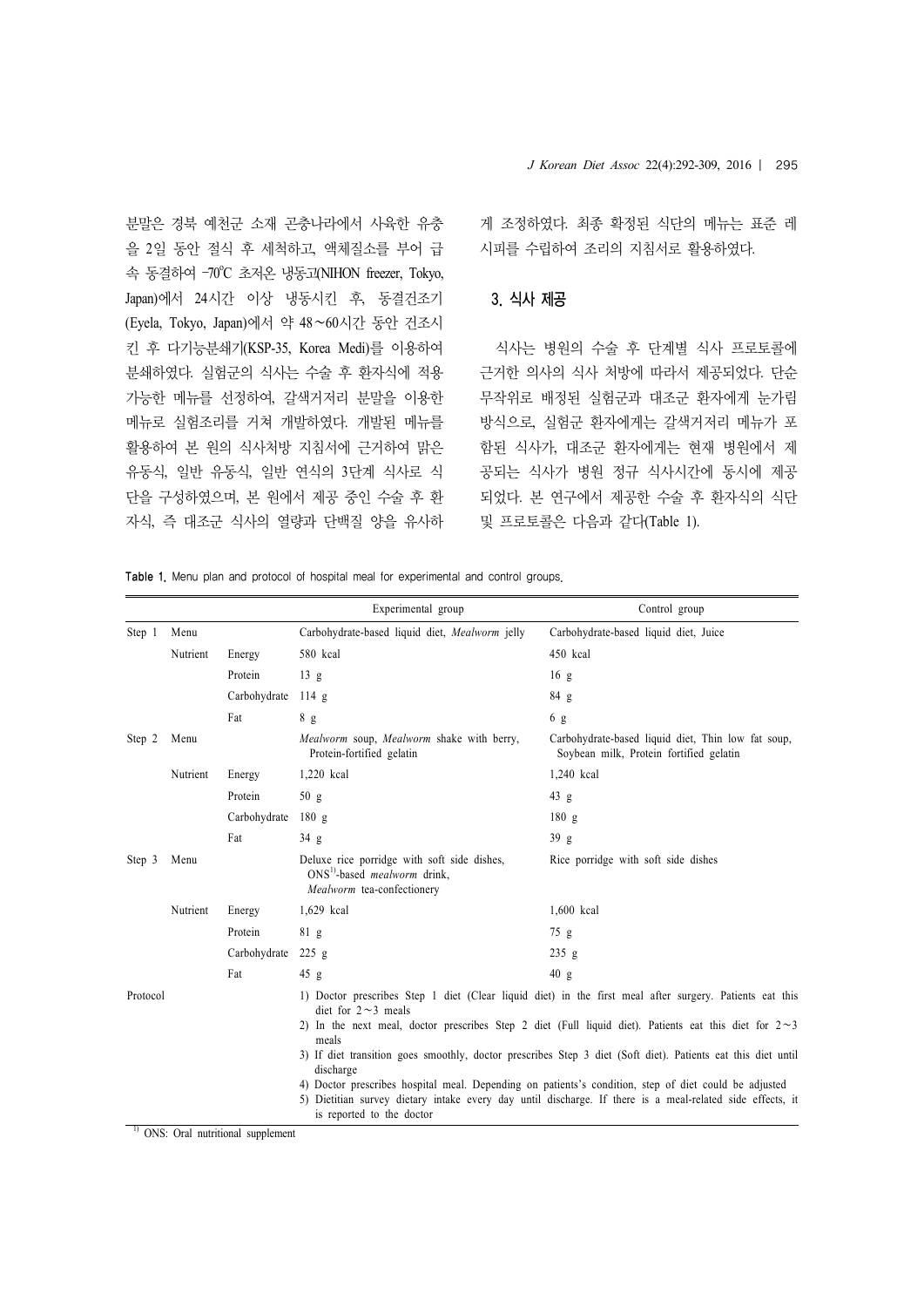## 4. 조사내용

대상자들의 성별, 연령, 진단명, 기저질환, 과거 수 술력 등의 일반 정보는 의무 기록을 통해 수집하였 다. 키와 체중은 조사 당일 측정하였고, 체질량지수 (BMI)를 사용하여 표준체중을 산정하였으며, 산출된 표준체중을 기준으로 조사된 체중의 표준체중 백분 율(Percent Ideal Body Weight, PIBW)을 산출하였다. 영양상태 평가 시에 체중상태를 지표로 할 경우, PIBW가 70∼80%는 보통의 영양불량, 80∼89%는 경 도의 영양불량, 90∼110%는 정상으로 판정하였다 (Grant 등 1981). 성인 영양불량 환자 선별 시 가장 민감한 지표로 의도하지 않은 체중 감소가 보고되 고 있어(Lipkin & Bell 1993; Lee 등 2013) 체중 변 화를 면밀히 모니터링하였다. 수술 후 식사 섭취량 은 식사일기를 사용하여 연구 대상자가 직접 기록 하도록 하였으며, 임상영양사가 매일 수거하면서 환 자에게 구두로 다시 확인하였다. 기록된 식사 섭취 량은 Can-Pro 4.0(Korean Nutrition Society, Seoul, Korea) 을 사용하여 열량 및 탄수화물, 단백질, 지질 등 3 대 영양소의 섭취량으로 산출하였다. 대상자들의 식 사 섭취량 조사는 수술 후 시작되는 식사부터 퇴원 전 식사까지 모두 조사하였으며, 추가 치료 또는 금 식 처방으로 인하여 재원기간이 늘어날 경우 식사 섭취 시작 후 10일 기점(7±3일)에 섭취량 조사를 완 료하였다. 식사 섭취량 외에 진료과에서 수술 후 치 료 프로토콜에 의해 정맥영양(Parentral Nutrition, PN) 을 공급하는 경우에는 정맥영양을 통한 영양 섭취 량도 산출하였다. 본 연구에서 경구 섭취량은 식사 섭취량으로, 정맥영양 공급과 경구 섭취량을 포함한 전체 섭취량은 총 영양 섭취량으로 표기하고자 한다.

본 연구의 1차 유효성 평가항목은 1일 평균 식사 섭취량이다. 산출 방법은 매일 식사일기를 통해 조 사된 식사 섭취량의 열량 및 영양소 양을 분석하여 식사 섭취기간 동안의 총 열량 및 영양소의 양으로 합산하여 각 환자마다의 섭취 끼니수로 나누었다. 이렇게 산출된 끼니별 평균 열량 및 영양소 섭취량

을 근거로 1일 평균 식사 섭취량, 즉, 열량, 탄수화물, 단백질, 지질의 양를 계산하였다. 조사 기간 동안 끼 니별로 섭취량을 산출한 이유는 식사 이행 중에 환 자 상태에 따라 갑작스럽게 금식이 처방될 수 있기 때문에 이를 보정하기 위함이다. Sasaki 등(2011)에 의하면 췌십이지장 절제술을 받은 환자의 휴식 대사 량(Resting energy expenditure, REE)을 간접열량계로 측 정 시 수술 후 7일째 측정된 REE는 25.7±3.5kcal/kg/day 이다. 이 문헌에 근거하여 열량요구량은 현재 체중 당 25kcal로 계산하였으며, 단백질요구량은 표준체중 당 1g으로 계산하였다(Weimann 등 2006). 환자의 열 량 및 단백질 섭취 비율은 환자 개개인의 열량 및 단백질 섭취량 대비 열량 및 단백질요구량의 비율 로 각각 산출하였다. 섭취된 식사의 영양밀도는 대 상자가 수술 후 재원기간 동안의 식사로 섭취한 식 품 중량의 합 대비 열량 및 단백질 양의 비율이다. 식사 섭취량 조사를 통해 식사로 섭취한 식품 중량 의 총 합으로 분모 값을 사용하였고, Can-Pro 4.0으 로 산출한 영양소 섭취량을 분자 값으로 사용하여 영양밀도를 계산하였다.

## 영양밀도(*Dietary Density*)

#### <sup>=</sup> 식사로 섭취한 영양소량 식사로 섭취한 식품 중량의 총 합

또한 식사의 수응도는 수술 후 제공한 식사량 대 비 식사 섭취량을 백분율(%)로 계산하였으며, 섭취 한 식사 부피, 열량, 단백질 및 지질로 항목을 분석 하였다. 프로토콜에 의거하여 제공한 식사별 식품 중량의 총 합으로 분모 값인 식사 제공량을 계산하 였고, 식사 섭취량 조사를 통해 분자 값을 사용하여 식사의 수응도를 계산하였다.

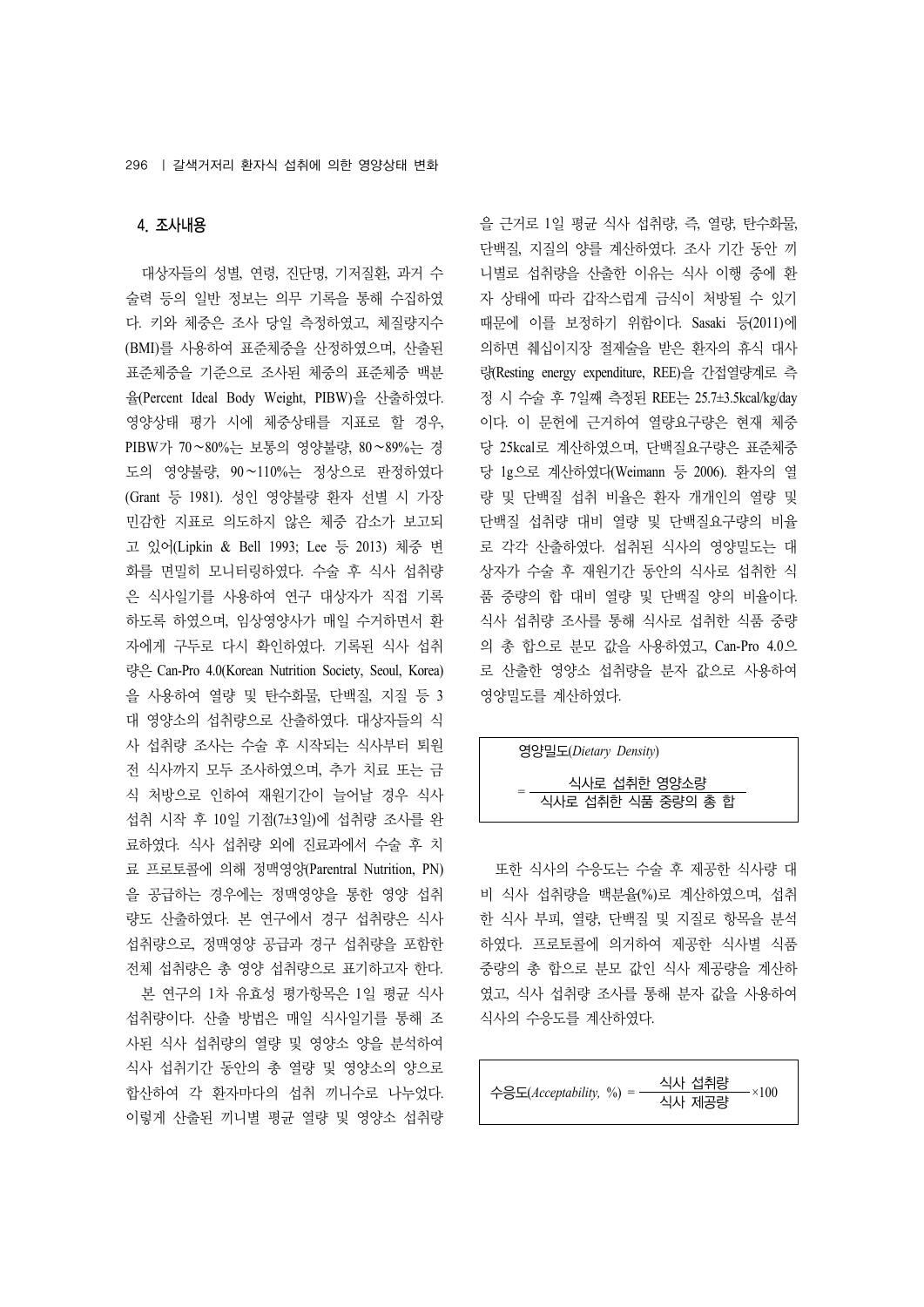체성분 분석은 다중주파수 임피던스법을 이용한 인바디(Inbody) S-10(Biospace, Seoul, Korea)을 이용하 여 수술 전, 퇴원 전 등 2차례에 걸쳐 수집하였다. 영양사가 측정하였으며, 측정 매뉴얼에 따라 환자가 편하게 누운 상태에서 측정하였고 측정하는 동안 몸통과 팔다리가 일정 간격을 유지하여 벌어지도록 하였다. 본 연구에서는 체중(Body weight), 체세포량 (Body cell mass), 제지방량(Fat free mass), 근육량(Soft lean mass), 체지방량(Fat mass)의 값을 분석에 사용 하였다.

대상 환자의 생화학적 검사 결과 중 영양상태와 관련 있는 지표인 인슐린 유사 성장인자(Insulin-like Growth Factor-1, IGF-1), 혈청 알부민(Albumin), 콜레 스테롤(Cholesterol), 총림프구수(Total Lymphocyte Count, TLC), C 반응성 단백(C-reactive protein, CRP)을 수술

전, 퇴원 전 등 2차례에 걸쳐 의무기록을 통해 수집 하였다.

#### 5. 자료처리 및 통계분석

수집된 자료는 IBM SPSS Statistics 23.0(IBM Co., Armonk, NY, USA)을 이용하여 통계치를 산출하였 으며 평균과 표준편차 혹은 빈도와 백분율로 표시 하였다. 영양소 섭취량, 신체계측치의 변화, 체성분 변 화, PG-SGA(Scored Patient-Generated Subjective Global Assessment) 점수, 삶의 질 조사 점수 등 평균차이는 조사 시점에 따라 연속형 변수에 대해 Wilcoxon signed rank test, Mann-whitney test 등의 비모수 통계를 이용하였다. 모든 통계적 유의성은 P<0.05 수준에 서 검증하였다.

|  |  |  | Table 2. Baseline characteristics of subjects between groups. |  |  |  |  |
|--|--|--|---------------------------------------------------------------|--|--|--|--|
|--|--|--|---------------------------------------------------------------|--|--|--|--|

| Variable                                    | Experimental group $(n=20)$ | Control group $(n=14)$ | P-value |
|---------------------------------------------|-----------------------------|------------------------|---------|
| Gender                                      |                             |                        |         |
| Male: female, $N$ (%)                       | 12(60):8(40)                | 10(71.4):4(28.6)       | 0.72    |
| Age (years)                                 | $57.8 \pm 11.3^{1}$         | $65.1 \pm 11.4$        | 0.10    |
| Major diagnosis                             |                             |                        | 0.10    |
| Non-cancer, $N$ (%)                         | 2(10.0)                     | 5(35.7)                |         |
| Cancer, $N(%)$                              | 18(90.0)                    | 9(64.3)                |         |
| Site of onset, $N$ (%)                      |                             |                        | 0.57    |
| Upper gastrointestinal                      | 10(50.0)                    | 5(35.7)                |         |
| Hepatobiliary                               | 5(25.0)                     | 3(21.4)                |         |
| Lower gastrointestinal                      | 2(10.0)                     | 1(7.1)                 |         |
| Others                                      | 3(15.0)                     | 5(35.7)                |         |
| $PIBW^{2}$ (%)                              | $108.3 \pm 12.7$            | $109.0 \pm 11.6$       | 0.90    |
| Energy requirement <sup>3)</sup> (kcal/d)   | 1,585.0±242.3               | $1,556.7 \pm 245.2$    | 0.85    |
| Protein requirement <sup>4)</sup> ( $g/d$ ) | $58.22 \pm 6.9$             | $57.56 \pm 6.9$        | 0.96    |
| $PN^{5}$ , N $(\%)$                         | 12(60.0)                    | 7(50.0)                | 0.73    |
| PN duration (days)                          | $2.9 \pm 2.5$               | $3.3 \pm 3.8$          | 0.77    |
| Length of stay (days)                       | $8.4 \pm 0.8$               | $11.2 \pm 4.2$         | $0.04*$ |

1) Mean±standard deviation

2) PIBW: Percent Ideal Body Weight

<sup>3)</sup> Current body weight×25 kcal/day

4) Ideal body weight×1 g/day

5) PN: Parenteral nutrition

\*Significantly different between experimental group and control group by Mann-Whitney test at P<0.05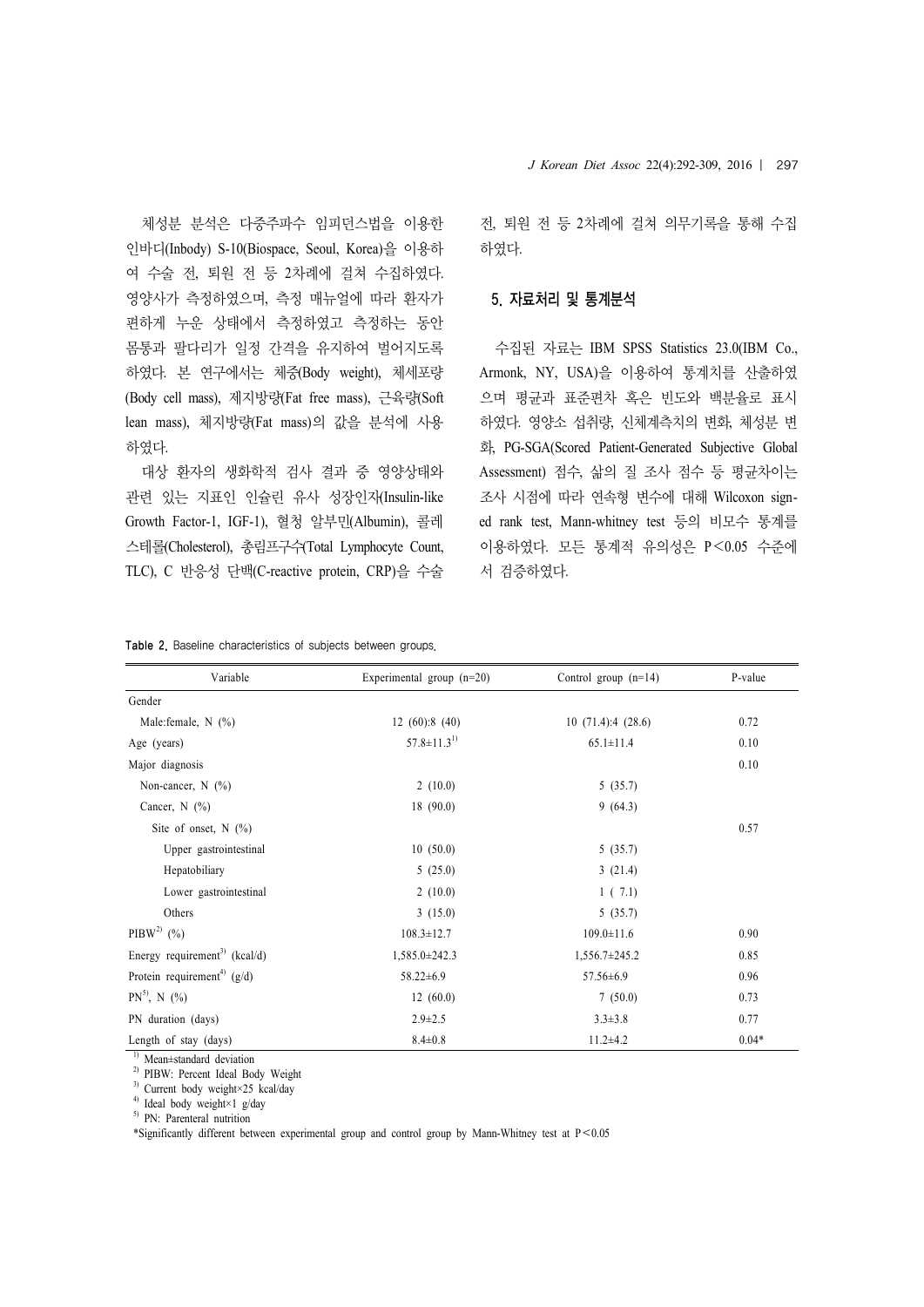## 결 과

#### 1. 일반 사항

대상 환자의 일반 사항은 Table 2에 제시하였다. 분석에 포함된 환자 총 34명 중 실험군은 남자 12명 (60%), 여자 8명(40%), 대조군은 남자 10명(71.4%), 여자 4명(28.6%)로 남자의 비율이 높았다. 평균 나이 는 실험군 57.8±11.3세, 대조군 65.1±11.4세였다. 실 험군은 대상자의 90%(18명)가 암 환자였고, 대조군은 대상자의 64.3%(9명)가 암 환자였다. 암 부위별로 보 면 실험군은 상부위장관(10명, 50%), 간담췌(5명, 25%), 하부위장관(2명, 10%) 등의 순이었고, 대조군은 상부 위장관(5명, 35.7%), 간담췌(3명, 21.4%), 하부위장관 (1명, 7.1%) 등의 순이었다. 조사 대상자의 표준체중 백분율(PIBW)의 평균은 실험군 108.3±12.7%이고, 대 조군 109.0±11.6%이다. 환자의 1일 열량요구량은 실험 군이 1,585.0±242.3kcal/d, 대조군이 1,556.7±245.2kcal/d이 었으며, 환자의 1일 단백질요구량은 실험군이 58.22± 6.9g/d, 대조군이 57.56±6.9g/d이었다. 과별로 치료 프로토 콜에 의해 정맥영양을 추가로 공급받은 환자가 실험군이 60.0%(12명), 대조군이 50.0%(7명)이며, 정맥영양 공 급기간은 실험군이 2.9±2.5일, 대조군이 3.3±3.8일로 나타났다. 연구 참여기간을 포함한 재원기간은 실험 군이 8.4±0.8일, 대조군이 11.2±4.2일로 조사되었다.

# 2. 수술 후 입원 기간 중 1일 평균 식사 섭취량의 열량 및 영양소 분석

과별로 수술 후 치료 프로토콜에 의해 정맥영양 을 추가로 공급받은 환자군이 있었다. 이에 실험군, 대조군 내에 각각 정맥영양을 공급받은 그룹과 정 맥영양을 공급받지 않은 그룹으로 이차 분류하여 결과를 분석하였다(Table 3). 단, 정맥영양을 공급받 지 않은 그룹의 경우 1명을 제외하고 모두 간담췌외 과 환자였기 때문에 동일 조건으로 통제하고자 타 과 1명을 제외하고 분석하였다. 실험군에서 정맥영양 을 공급받지 않은 그룹의 경우 열량은 964.68±284.6kcal,

|  |  |  |  |  |  | Table 3. Average daily energy and nutrients intake between groups. |  |  |  |
|--|--|--|--|--|--|--------------------------------------------------------------------|--|--|--|
|--|--|--|--|--|--|--------------------------------------------------------------------|--|--|--|

|              | Variable                           | Experimental group       | Control group          | P-value   |
|--------------|------------------------------------|--------------------------|------------------------|-----------|
| $PN1$ group  |                                    | $n=12$                   | $n=7$                  |           |
|              | Daily PN energy (kcal)             | $2,888.67 \pm 847.9^{2}$ | $3,677.57 \pm 2,041.1$ | 0.773     |
|              | Daily PN protein (g)               | $109.61 \pm 38.8$        | $137.00 \pm 78.3$      | 0.711     |
|              | Daily PN carbohydrate (g)          | $311.58 \pm 96.1$        | $409.86 \pm 262.0$     | 0.592     |
|              | Daily $PN$ fat $(g)$               | $133.77\pm39.9$          | $165.57 \pm 77.6$      | 0.711     |
|              | Daily oral intake energy (kcal)    | $846.67 \pm 342.9$       | 766.49±422.6           | 0.773     |
|              | Daily oral intake protein (g)      | $35.50 \pm 14.6$         | $31.92 \pm 19.8$       | 0.773     |
|              | Daily oral intake carbohydrate (g) | $113.30\pm40.4$          | $110.42 \pm 55.2$      | 0.967     |
|              | Daily oral intake fat $(g)$        | $27.95 \pm 15.6$         | $21.90 \pm 14.1$       | 0.650     |
| Non-PN group |                                    | $n=8$                    | $n=6$                  |           |
|              | Daily oral intake energy (kcal)    | $964.68 \pm 284.6$       | $666.62 \pm 153.7$     | $0.043*$  |
|              | Daily oral intake protein (g)      | $38.82 \pm 12.9$         | $24.47\pm4.9$          | $0.029*$  |
|              | Daily oral intake carbohydrate (g) | $138.24 \pm 38.4$        | $114.04\pm33.3$        | 0.282     |
|              | Daily oral intake fat (g)          | $28.49 \pm 10.2$         | $12.51 \pm 2.3$        | $0.001**$ |

<sup>1)</sup> PN: Parenteral nutrition

2) Mean±standard deviation

\*Significantly different between experimental group and control group by Mann-Whitney test at P<0.05

\*\*Significantly different between experimental group and control group by Mann-Whitney test at P<0.01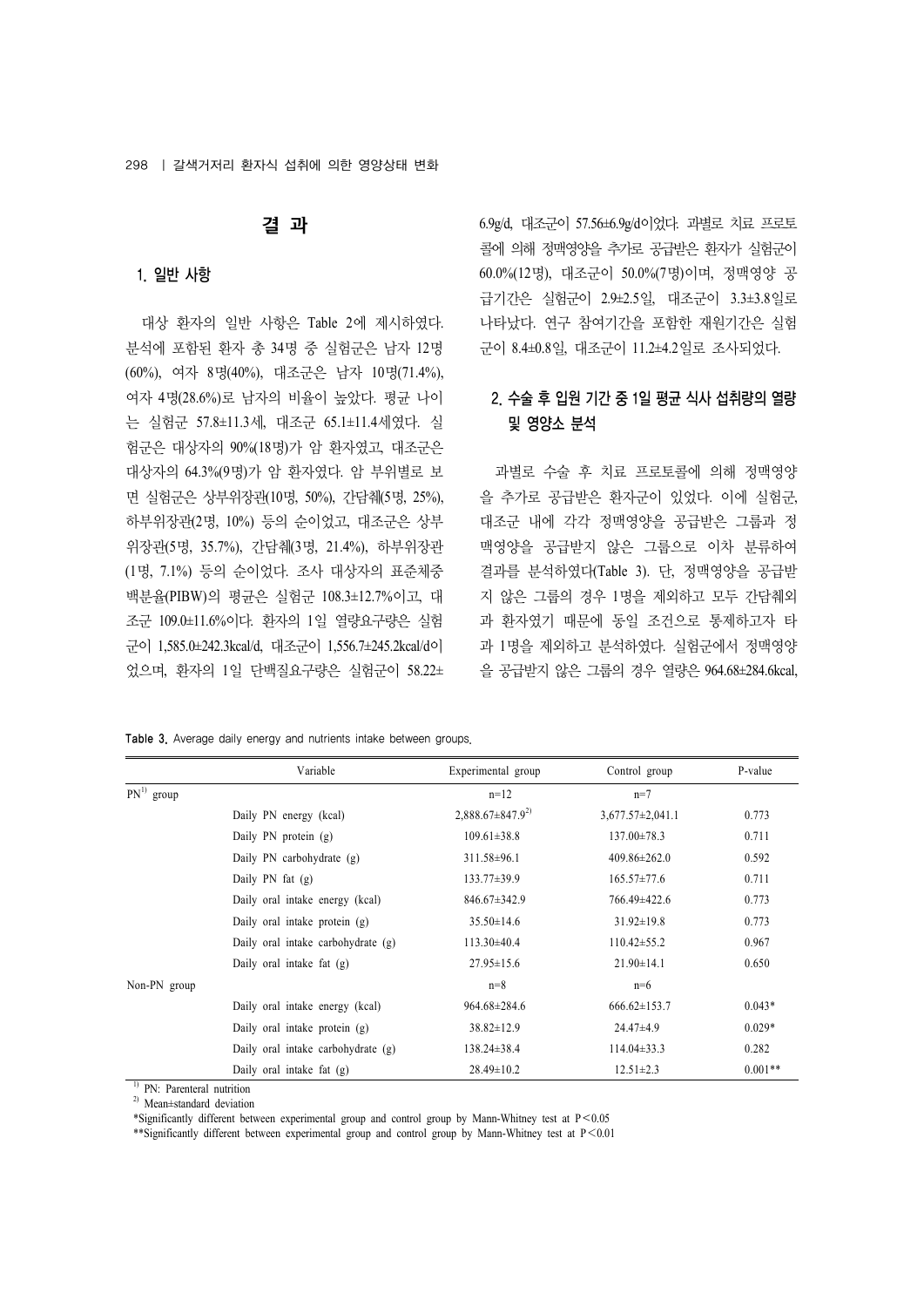단백질은 38.82±12.9g, 탄수화물은 138.24±38.4g, 지질 은 28.49±10.2g이었으며, 정맥영양을 공급받은 그룹의 경우 열량은 846.7±342.9kcal, 단백질은 35.50±14.6g, 탄수화물은 113.30±40.4g, 지질은 27.95±15.6g이었다. 대조군에서 정맥영양을 공급받지 않은 그룹의 경우 열량은 666.62±153.7kcal, 단백질은 24.47±4.9g, 탄수화 물은 114.04±33.3g, 지질은 12.51±2.3g이었으며, 정맥 영양을 공급받은 그룹의 경우 열량은 766.49±422.6kcal,

Table 4. Oral intake density between groups.

| Variable                                       | Experimental<br>group<br>$(n=20)$ | Control<br>group<br>$(n=14)$ | P-value                          |
|------------------------------------------------|-----------------------------------|------------------------------|----------------------------------|
| Dietary oral intake energy<br>denstiy (kcal/d) | $1.24 \pm 0.2^{1}$                | $0.85 \pm 0.1$               | $\leq 0.001$ ***                 |
| Dietary oral intake protein<br>denstiy $(g/d)$ | $0.05 \pm 0.01$                   |                              | $0.03 \pm 0.01$ $\leq 0.001$ *** |

<sup>1)</sup> Mean±standard deviation

\*\*\*Significantly different between experimental group and control group by Mann-Whitney test at  $P \le 0.001$ 

|  |  |  |  |  |  | Table 5. The changes of body composition between groups. |  |  |
|--|--|--|--|--|--|----------------------------------------------------------|--|--|
|--|--|--|--|--|--|----------------------------------------------------------|--|--|

단백질은 31.92±19.8g, 탄수화물은 110.42±55.2g, 지질 은 21.90±14.1g이었다. 실험군이 정맥영양 공급 유무와 관계없이 식사 섭취만으로 열량, 단백질, 지질 섭취량 이 대조군보다 많은 것으로 분석되었다. 또한, 정맥영 양 공급 유무와 관계없이 식사 섭취로 단백질 요구량 의 80% 이상 섭취한 대상자수는 실험군 12명, 대조군 4명이었다(data not shown). 이를 다시 정맥영양 공급 유무에 따라 분석한 결과 정맥영양이 공급된 그룹의 경우 실험군이 식사를 통한 열량 및 영양소 섭취량이 대조군보다 전반적으로 높은 경향을 보였으나 유의적 이지 않았다. 반면, 정맥영양이 공급되지 않은 그룹의 경우 실험군이 식사를 통한 열량(P<0.05), 단백질(P <0.05), 지질(P<0.01) 섭취량이 대조군보다 유의적으 로 높았다. 실험군, 대조군에서 정맥영양을 공급받은 그룹 간에 정맥영양을 통한 영양 섭취량은 군별로 유 의적인 차이는 없었다. 전반적으로 실험군, 대조군 모 두에서 정맥영양을 공급받은 그룹이 정맥영양을 공급 받지 않은 그룹보다 총 영양 섭취량이 많았다.

| Variable         |              | Experimental group<br>$(n=20)$ | $\Delta$ $(\%)$ <sup>1)</sup> |              | Control group<br>$(n=14)$ | $\Delta$ (%)     | $P^{2)}$ |
|------------------|--------------|--------------------------------|-------------------------------|--------------|---------------------------|------------------|----------|
| Body weight      | Pre-op       | $62.27 \pm 9.8^{3}$            | $-1.26 \pm 2.1$               | Pre-op       | $63.41 \pm 9.7$           | $-2.71 \pm 3.5$  | 0.274    |
|                  | Post-op      | $61.43 \pm 9.5$                |                               | Post-op      | $61.61 \pm 9.1$           |                  |          |
|                  | $P^{(4)}$    | $0.017*$                       |                               | $\mathbf{P}$ | $0.018*$                  |                  |          |
| $BCM^{5}$        | Pre-op       | $29.87 \pm 5.7$                | $-0.23 \pm 4.4$               | Pre-op       | $30.04 \pm 5.2$           | $-2.04\pm4.8$    | 0.192    |
|                  | Post-op      | $29.83 \pm 6.0$                |                               | Post-op      | $29.36 \pm 4.8$           |                  |          |
|                  | $\mathbf{P}$ | 0.926                          |                               | P            | 0.108                     |                  |          |
| $SLM^{5}$        | Pre-op       | $43.40 \pm 8.2$                | $0.45{\pm}4.6$                | Pre-op       | $44.07 \pm 7.5$           | $-1.37+5.4$      | 0.231    |
|                  | Post-op      | $43.64 \pm 8.7$                |                               | Post-op      | $43.37 \pm 7.0$           |                  |          |
|                  | $\mathbf{P}$ | 0.370                          |                               | $\mathbf{P}$ | 0.279                     |                  |          |
| FFM <sup>5</sup> | Pre-op       | $45.97 \pm 8.5$                | $0.62{\pm}4.7$                | Pre-op       | $46.69 \pm 7.8$           | $-1.17\pm5.6$    | 0.204    |
|                  | Post-op      | $46.31 \pm 9.2$                |                               | Post-op      | $46.04 \pm 7.4$           |                  |          |
|                  | P            | 0.287                          |                               | $\mathbf{p}$ | 0.382                     |                  |          |
| $FM^{5}$         | Pre-op       | $16.32{\pm}4.4$                | $-7.65 \pm 12.8$              | Pre-op       | $16.72 \pm 5.6$           | $-7.13 \pm 15.9$ | 0.743    |
|                  | Post-op      | $15.12\pm4.6$                  |                               | Post-op      | $15.54 \pm 6.0$           |                  |          |
|                  | P            | $0.014*$                       |                               | $\mathbf{P}$ | $0.039*$                  |                  |          |

 $1)$   $\Delta$  (%)=[{(post-op)–(pre-op)}/(pre-op)]×100

<sup>2)</sup> Mann-Whitney test at  $P < 0.05$  between experimental group and control group

3) Mean±standard deviation

<sup>4)</sup> \*Significantly different between pre-op and post-op by Wilcoxon signed rank test at P < 0.05

5) BCM: Body cell mass, SLM: Soft lean mass, FFM: Fat free mass, FM: Fat mass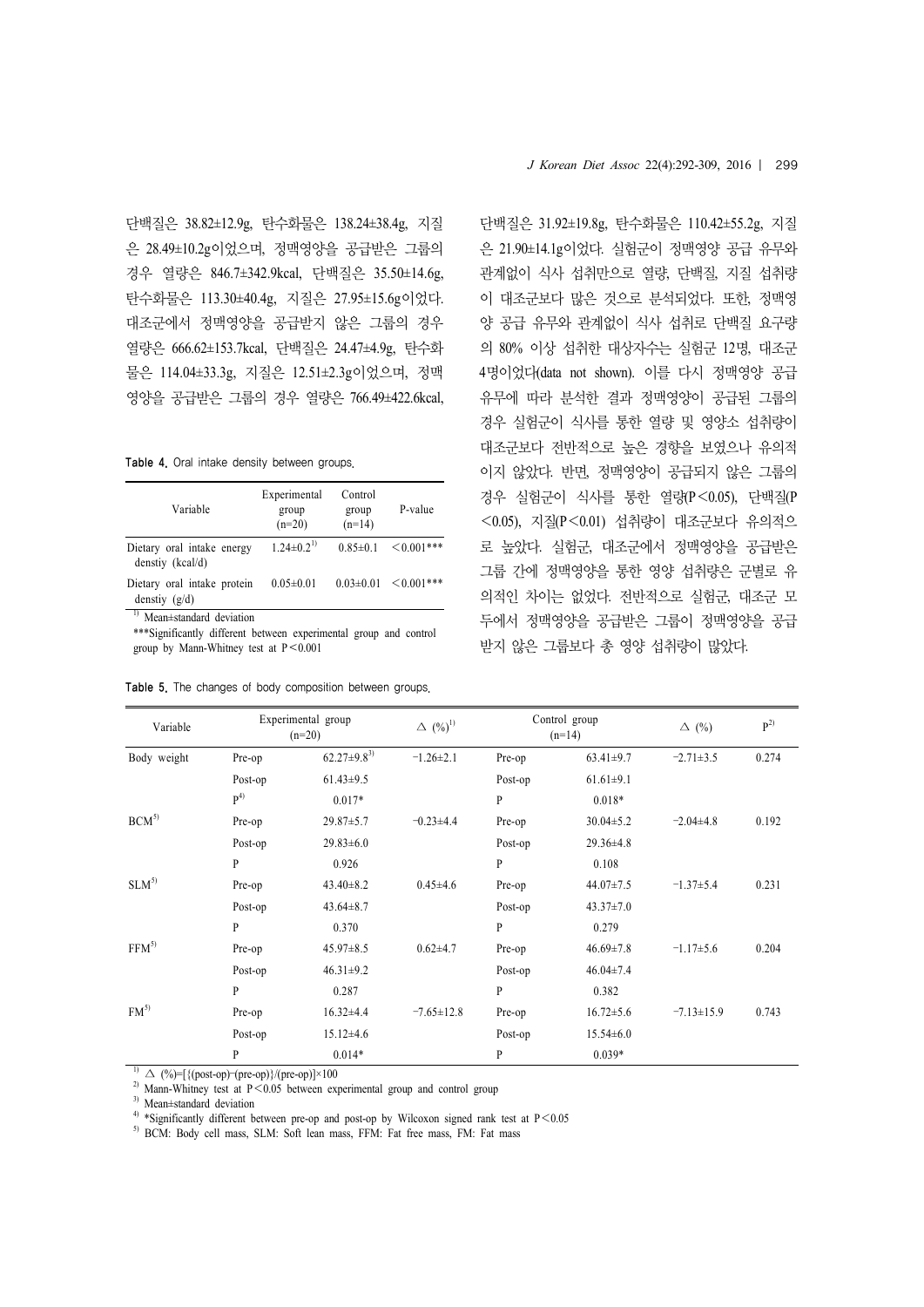#### 3. 수술 후 입원 기간 중 식사 섭취량의 영양밀도

열량의 영양밀도는 실험군이 1.24±0.2kcal/d, 대조 군이 0.85±0.1kcal/d로 실험군이 유의적으로 높았으며 (P<0.001), 단백질의 영양밀도는 실험군이 0.05±0.01g/d, 대조군이 0.03±0.01g/d로 실험군이 유의적으로 높았다  $(P < 0.001)$ (Table 4).

#### 4. 수술 전후 체성분 분석 변화

실험군, 대조군 모두 수술 후 유의적인 체중 감소 가 발생했으나 대조군에서 체중 감소율이 더 높은 경 향을 보였다(P=0.274)(Table 5). 제지방량(FFM), 근육 량(SLM)은 실험군에서 수술 후 증가하는 경향을, 대 조군에서 수술 후 감소하는 경향을 보였다.

정맥영양을 공급받은 그룹과 정맥영양을 공급받 지 않은 그룹으로 분류하여 체성분 분석 변화량을 비교하였다. 정맥영양을 공급받은 그룹에서는 실험 군이 대조군보다 체중 감소율, 체세포량 감소율, 체 지방 감소율이 적었으나, 통계적으로 유의한 차이는 없었다.

정맥영양을 공급받지 않은 그룹에서는 실험군이 대조군보다 체중 감소율과 체세포량 감소율이 적은



Figure 1. Rate of change for body composition in Non-PN group. \*Significantly different between experimental group and control group by Mann-Whitney test at P <0.05. BW: Body weight, BCM: Body cell mass, SLM: Soft lean mass, FFM: Fat free mass, FM: Fat mass.

것으로 나타났으나, 통계적으로 유의한 차이는 없었 다. 또한 실험군은 유의적인 제지방량 증가(P<0.05) 및 근육량의 증가 경향을 보이는 반면, 대조군은 제 지방량, 근육량이 감소하였다(Fig. 1).

PIBW 100%를 기준으로 대상자를 분류 시 PIBW가 100% 미만인 실험군 대상자수는 7명, 대조군은 3명 이었다. 영양불량의 위험이 있는 이 대상자들의 수 술 전후 체성분 분석 변화량을 비교하였다(Table 6). 두 군 모두 전반적으로 체세포량, 근육량, 제지방량 이 감소하였으나, 실험군이 유의적으로 적게 감소하 였다(P<0.05).

#### 5. 제공된 식사의 수응도

실험군이 대조군에 비하여 식사 부피의 수응도가 유의적으로 높고(P<0.01), 열량 섭취의 수응도(P=0.036), 단백질 섭취의 수응도(P=0.001), 지질 섭취의 수응도 (P=0.001) 모두 유의적으로 높았다. 즉 실험군에서 제공량 대비 섭취한 식사량이 많았고, 식사내용으로 도 열량, 단백질, 지질 섭취량이 유의적으로 많았음 을 확인할 수 있다(Table 7). 한편, 연구 기간 동안 갈 색거저리 환자식을 섭취한 실험군 환자에게서 식사에 대한 이상반응 발생이나 섭취 중단은 한 건도 없었다.

Table 6. The changes of the body composition of the group in  $PIBW <sub>100%</sub>$ .

| Variable                   | Experimental group Control group<br>$(n=7)$ | $(n=3)$         | P-value  |
|----------------------------|---------------------------------------------|-----------------|----------|
| PIBW <sup>1)</sup> $(\% )$ | $94.77\pm4.1^{2}$                           | $94.30\pm4.3$   | 1.000    |
| $BW^{1}$ change $(kg)^{3}$ | $-1.30 \pm 1.4$                             | $-2.80 \pm 1.6$ | 0.267    |
| $BCM1$ change (kg)         | $-0.33 \pm 0.9$                             | $-1.93 \pm 0.9$ | $0.033*$ |
| $SLM1$ change (kg)         | $-0.23 \pm 1.5$                             | $-2.77\pm1.4$   | $0.033*$ |
| $FFM1$ change (kg)         | $-0.14 \pm 1.7$                             | $-2.87\pm1.5$   | $0.033*$ |
| $FM1$ change (kg)          | $-1.16 \pm 1.9$                             | $0.07 \pm 2.6$  | 0.383    |

1) PIBW: Percent Ideal Body Weight, BW: Body Weight, BCM: Body cell mass, SLM: Soft lean mass, FFM: Fat free mass, FM: Fat mass

2) Mean±standard deviation

3) Change (kg)={(post-op)–(pre-op)}

\*Significantly different between experimental group and control group by Mann-Whitney test at  $P < 0.05$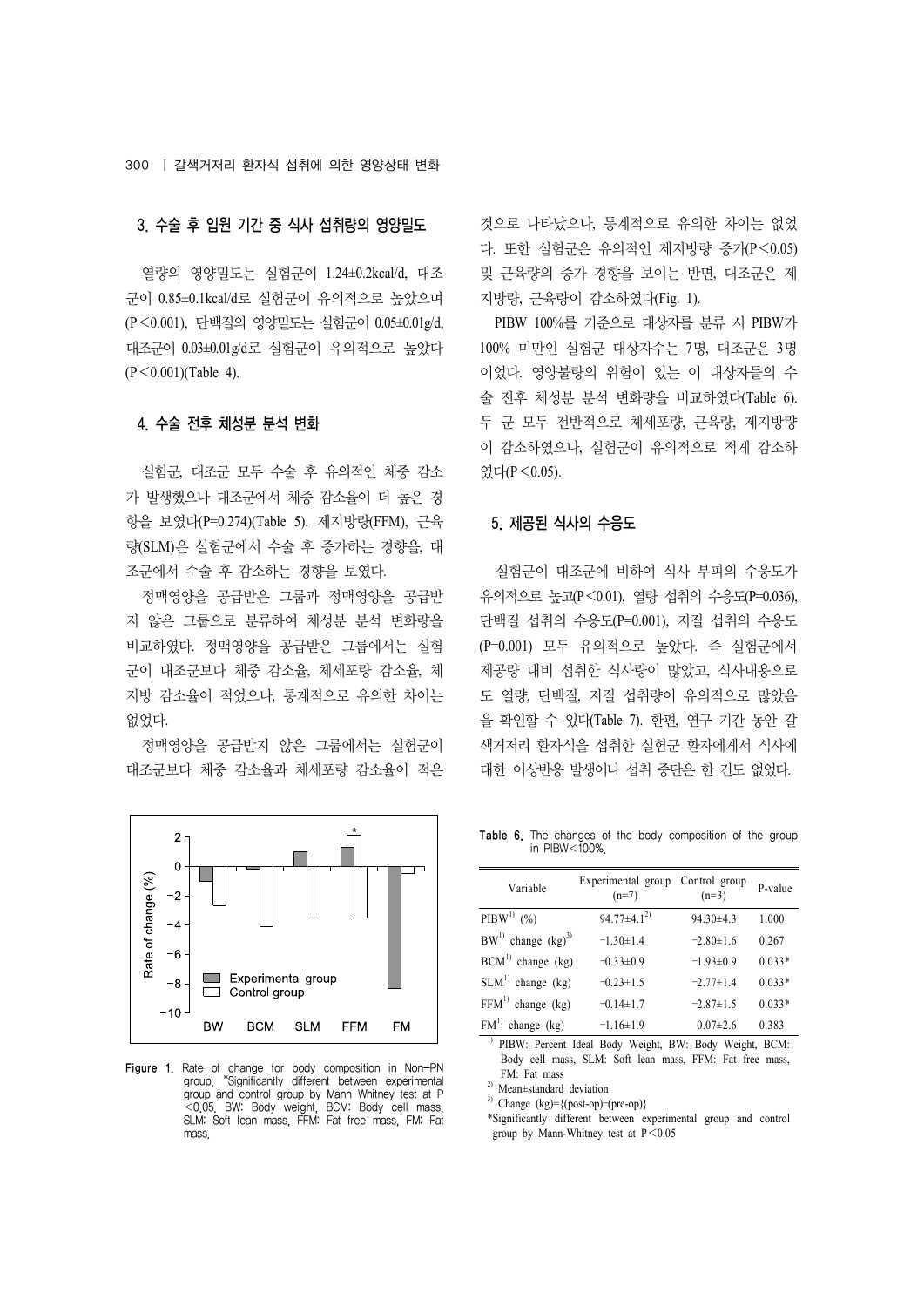#### 6. 수술 전후 생화학적 검사 변화

영양 상태와 관련이 있는 생화학적 검사 결과로 는 전반적으로 수술 후 C 반응성 단백(CRP)은 증가 하였고, 인슐린 유사 성장인자(IGF-1), 혈청 알부민 (Albumin), 콜레스테롤(Cholesterol), 총임파구수(TLC) 는 감소하였으나 두 군의 변화량은 통계적으로 유의 한 차이는 없었다(Table 8).

Table 7. Acceptability of hospital meal.

| Variable             | Experimental<br>group<br>$(n=20)$ | Control<br>group<br>$(n=14)$ | P-value   |
|----------------------|-----------------------------------|------------------------------|-----------|
| Volume $(\%)$        | $62.16\pm18.4^{1}$                | $45.56 \pm 17.2$             | $0.009**$ |
| Energy $(\% )$       | $60.25 \pm 20.2$                  | $43.57 \pm 18.4$             | $0.036*$  |
| Protein $(\% )$      | $60.52 \pm 20.2$                  | $34.84 \pm 16.1$             | $0.001**$ |
| Carbohydrate $(\% )$ | $61.14 \pm 20.2$                  | $68.03\pm 68.1$              | 0.436     |
| Fat $(\%)$           | $57.93 \pm 20.4$                  | $31.03 \pm 16.5$             | $0.001**$ |

<sup>1)</sup> Mean±standard deviation

\*Significantly different between experimental group and control group by Mann-Whitney test at  $P < 0.05$ 

\*\*Significantly different between experimental group and control group by Mann-Whitney test at P<0.01

Table 8. The changes of biochemical data between groups.

| Variable                                | Experimental<br>group<br>$(n=20)$ | Control<br>group<br>$(n=14)$ | $P-value1$ |
|-----------------------------------------|-----------------------------------|------------------------------|------------|
| $IGF2$ change <sup>3)</sup> (ng/mL)     | $-28.19\pm42.5^{4}$               | $-44.48\pm 45.4$             | 0.416      |
| Alb <sup>2)</sup> change $(g/dL)$       | $0.04 \pm 1.0$                    | $-0.37\pm0.7$                | 0.120      |
| $Chol2$ change (mg/dL)                  | $-13.57\pm35.7$                   | $-12.67\pm26.9$              | 0.769      |
| TLC <sup>2)</sup> change $(10^3/\mu L)$ | $-0.18\pm0.6$                     | $-0.07\pm0.8$                | 1.000      |
| ANC <sup>2)</sup> change $(10^3/\mu L)$ | $3.09 \pm 11.6$                   | $-1.95+4.7$                  | 0.169      |
| $CRP2$ change (mg/L)                    | 35.44±42.4                        | $36.37\pm26.9$               | 0.323      |

Mann-whitney test between groups

<sup>2)</sup> IGF: Insulin-like growth factor, Alb: Albumin, Chol: Cholesterol, TLC: Total lymocyte count, ANC: Absolute neutrophil count, CRP: C-reactive protein

3) Change={(post-op)–(pre-op)}

4) Mean±standard deviation

# 고 찰

본 연구는 위장관 수술을 받은 환자를 대상으로 갈색거저리를 이용한 영양밀도를 높인 식사를 제공 하여 식사 섭취량 및 환자 영양상태 변화를 분석하 고, 환자의 수응도를 평가하여 갈색거저리의 환자식 활용 타당도를 검증하고자 하였다.

본 연구에서는 의료진의 치료 프로토콜에 의해 정맥영양을 추가로 공급된 환자군이 발생하여, 실험 군과 대조군 내에서 각각 정맥영양이 공급된 그룹 과 정맥영양이 공급되지 않은 그룹으로 이차 분류 하여 결과를 분석하였다.

본 연구에서 식사 섭취량을 통한 열량 및 영양소 섭취량을 비교한 결과 실험군이 정맥영양 공급 유무 와 관계없이 식사 섭취만으로 열량, 단백질, 지질 섭 취량이 대조군보다 많은 것으로 분석되었다. 이를 다시 정맥영양 공급 유무에 따라 분석한 결과 정맥 영양이 공급된 그룹의 경우 실험군이 식사를 통한 열량 및 영양소 섭취량이 대조군보다 전반적으로 높 은 경향을 보였으나 유의적이지 않았다. 반면, 정맥 영양이 공급되지 않은 그룹의 경우 실험군이 식사 를 통한 열량(P<0.05), 단백질(P<0.05), 지질(P<0.01) 섭취량이 대조군보다 유의적으로 높았다. Agarwal 등(2012)은 급성 환자에서 입원기간 중 식사 섭취량 부족으로 40%의 환자들이 영양불량이라 보고한 바 있으며, 특히 위암 수술 후 입원기간 동안 섭취한 평균 열량은 1일 열량필요량의 41.6%에 불과하였다 고 한다. Park 등(2012)은 이러한 식사 섭취량의 저 조한 원인으로 수술 후 복부불편감 등의 신체적 증 상으로 인한 섭취 제한과 식사 섭취에 불편한 점은 없었지만 심리적인 두려움으로 인한 환자 스스로의 식사 섭취 제한이 있었음을 보고하였다. 따라서 이 점을 고려하여 수술 환자를 위한 메뉴개발 등의 구 체적인 영양 관리 제안이 필요하다고 밝혔다. 이에 본 연구에서는 갈색거저리 분말을 이용하여 식사의 부피를 줄이고 영양밀도를 높인 메뉴를 개발하여, 대조군 환자의 식사에 비해 실험군 환자의 식사 섭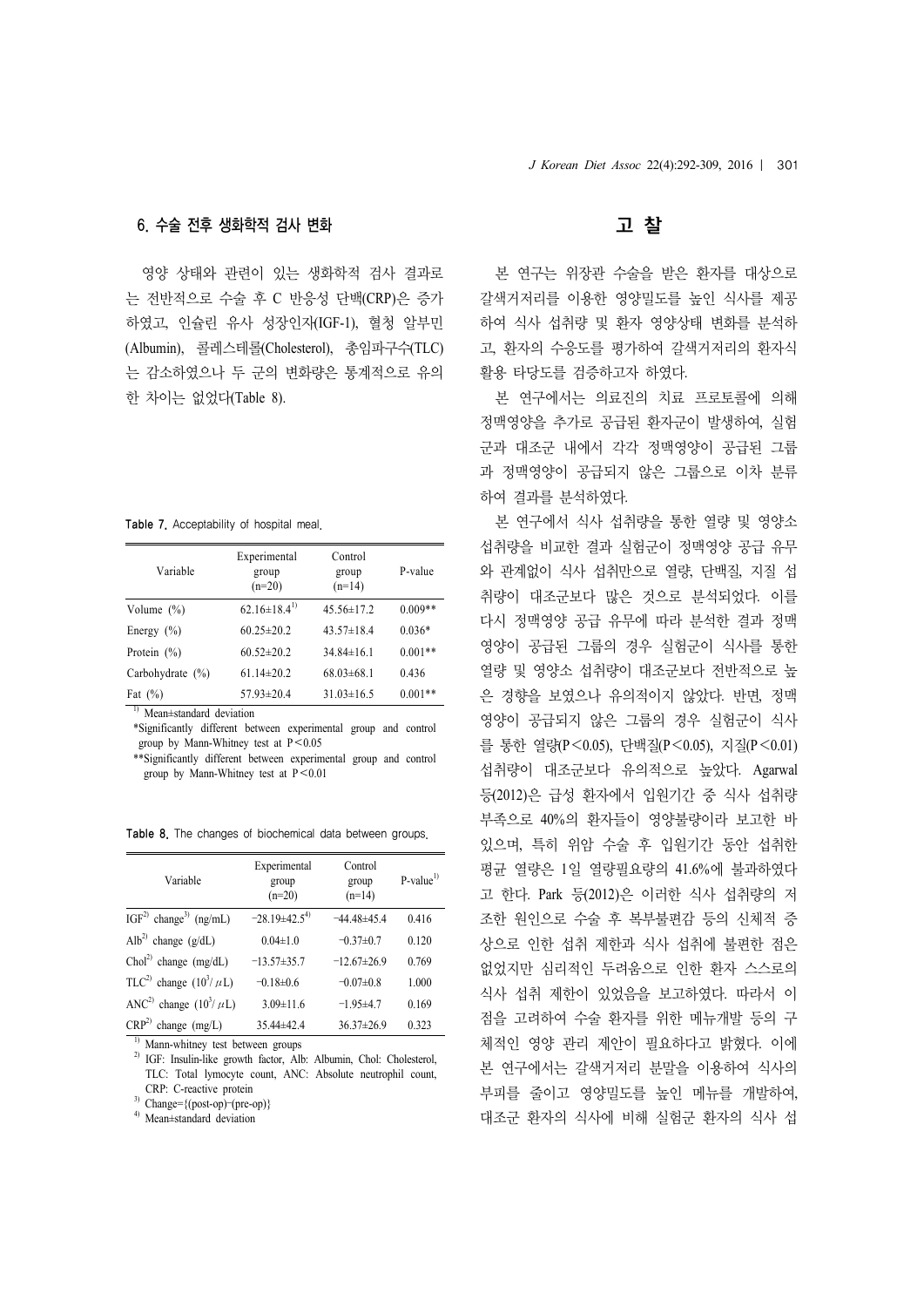취량을 증가시켜 열량 및 영양소의 섭취량을 증가 시킨 것으로 생각된다.

특히 수술 후 식사를 통한 단백질 섭취량 조사 결과 실험군이 대조군보다 단백질 섭취량이 높았다 (38.82±12.9g vs. 24.47±4.9g, P=0.029). 수술 전후의 열량 및 단백질 섭취는 수술 후 근육 분해와 영양 상태 악화를 예방할 수 있다(Faria 등 2011; Braga & Sandrucci 2016). 위소매 절제술을 받은 비만 환자들 을 대상으로 하여 제지방량 유지를 위한 적절한 단 백질 섭취는 하루 60g 이상 섭취하는 것이 권고된다 (Dagan 등 2016). 또한, 최근 A.S.P.E.N 가이드라인 (McClave 등 2016)에 의하면 수술 환자와 같은 중환 자 관리 시 단백질 공급은 상처 회복, 면역 기능 보 강, 제지방량 유지를 위해 매우 중요하며, 영양불량 위험이 있는 환자에게는 2∼3일 이내에 열량 및 단 백질 요구량 대비 80% 이상 제공해야 한다고 제시 하고 있다. 본 연구에서 정맥영양 공급 유무와 관계 없이 식사 섭취로 단백질 요구량의 80% 이상 섭취 한 대상자수는 실험군 12명, 대조군 4명이었다. 이는 갈색거저리의 높은 단백질 함량과 분말 형태의 제 형으로 환자가 섭취하기 용이한 형태로 메뉴가 개 발되어 실험군의 식사가 단백질 섭취가 용이하였으 며, 섭취량에 비하여 단백질의 영양밀도가 높은 것 과 관계가 있는 것으로 생각된다. 즉 본 연구에서 대 상자들이 섭취한 식사의 영양밀도를 비교 시 실험군 이 대조군보다 열량의 영양밀도(P<0.001) 및 단백질 의 영양밀도가 유의적으로 높았다(P<0.001). 병원에 서 수술 후 환자에게 제공되는 식사는 초기에는 미 음으로 시작하여 점차 죽의 형태로 이행한다. 미음 과 죽식은 수분량이 많고 단백질 등 영양소의 함유 량이 적다. 위에서 기술한 경구 섭취를 통한 열량 및 단백질 양이 부족하지 않기 위해서는 현실적으 로 환자의 저조한 식사 섭취량을 감안하여 영양밀 도는 높이고 수분량은 줄인 경구식사의 제공이 필 요하다. 이러한 측면에서 실험군 식사의 경우 갈색 거저리 자체의 높은 영양소 함량을 이용하여 단위 부피당 열량 및 단백질 함량을 높인 식사 구성이 가능하였다. 또한 갈색거저리 식사는 환자가 제공량 대비 섭취량이 많았으며, 현재 병원에서 제공되는 대 조군 식사에 비해 유의적으로 높은 수응도를 나타냈 다. 뿐만 아니라 연구 기간 동안 갈색거저리 식사에 대한 알레르기 반응 등 이상 반응은 관찰되지 않았다.

본 연구에서 다중주파수 임피던스법을 이용한 체 지방 분석기(Inbody S-10)를 이용하여 측정한 체성분 분석 결과 비교 시 실험군 중 정맥영양을 공급받지 않은 그룹에서는 제지방량이 유의적으로 증가하였 고(P<0.05), 동시에 근육량이 증가하는 경향을 보였 다. 실험군 중 정맥영양을 공급받은 그룹에서는 제 지방량 및 근육량이 다소 증가하는 경향을 보였다. 반면 대조군에서는 정맥영양을 공급받은 그룹과 공 급받지 않은 두 그룹 모두에서 수술 후 체성분이 감소하였다. 이를 통해 정맥영양 공급 유무와 관계 없이 갈색거저리 식사 섭취가 제지방량의 증가에 기여한 것으로 생각된다. 체구성 성분 중 제지방조 직은 주로 골격과 근육으로 구성되는데(Steen 1988), 제지방량의 감소는 수술 환자, 중환자와 같이 영양 불량 위험이 있는 환자에서 상처 회복 지연, 감염률 증가, 이환율 증가, 재원기간 증가 및 의료비용 증가 와 연관되며(You 등 2013; Reisinger 등 2016), 특히 사망률 증가, 장기부전과 강한 상관관계가 있는 것 으로 보고되고 있다(Ghorabi 등 2016). 또한, 제지방량 의 감소는 근감소증(sarcopenia)의 결과로(Evans 1999), 근감소증은 근육조직의 감소로 악액질의 일부이며 (Mariette 등 2012), 수술 후 환자에게 이환율 및 사 망률 증가와 함께 수술 후 단기간의 임상 결과에 영향을 미친다(Peng 등 2011). 뿐만 아니라 근감소증 은 위장관 암 수술 후 환자의 불량한 임상 결과를 예측하게 한다(Robinson 등 2011; Peng 등 2012; Tan 등 2012; Van Vledder 등 2012; Reisinger 등 2015). 수 술 후 환자의 적은 근육량은 수술 후 염증반응 증 가를 초래하며, 이는 근감소증 환자의 수술 후 합병 증 증가와 연결된다(Reisinger 등 2016). 특히, 암 환 자의 근감소증은 부정적인 임상 결과를 초래한다. 근감소증은 위암 환자의 57%, 진행성 간암 환자의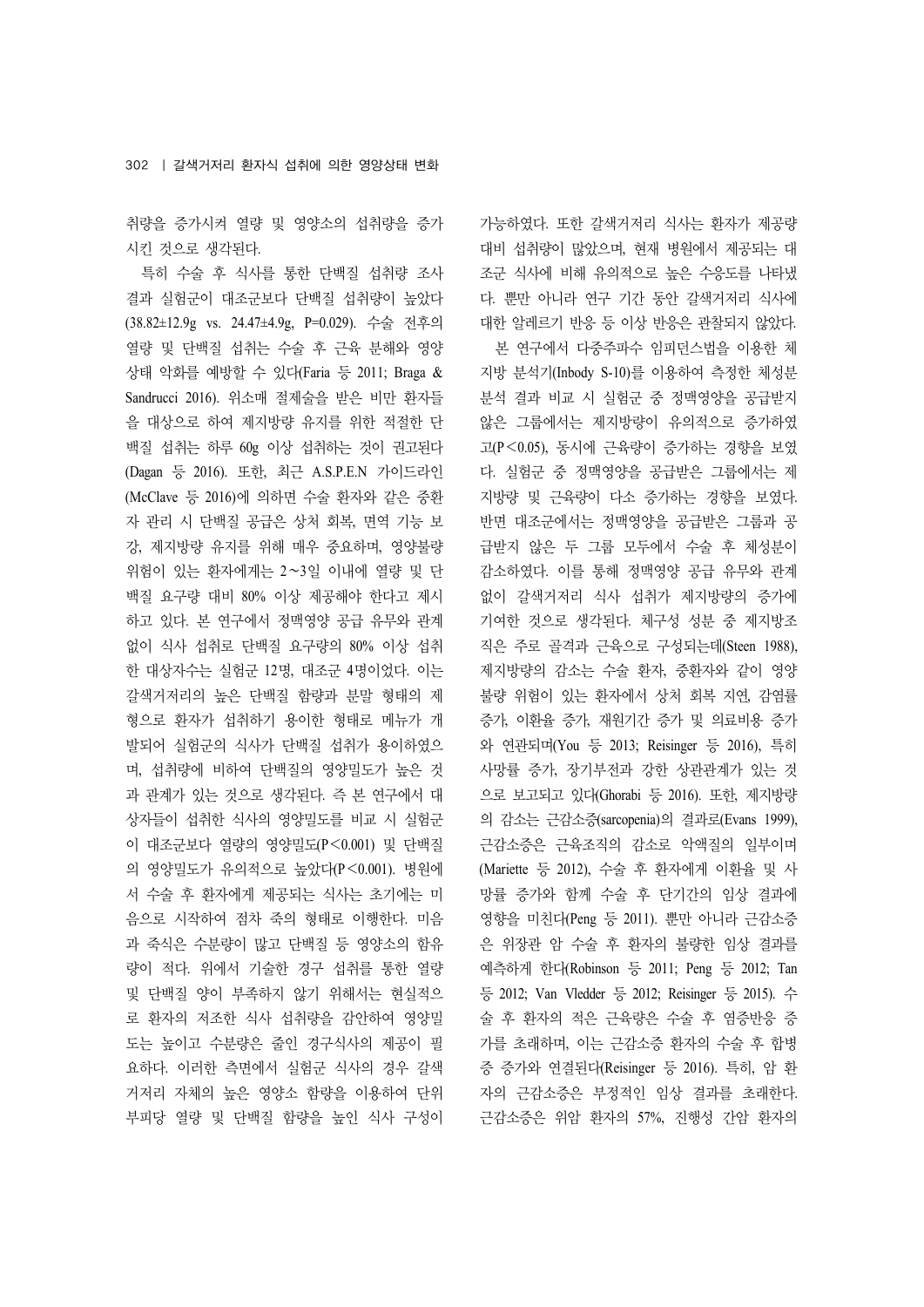*J Korean Diet Assoc* 22(4):292-309, 2016 | 303

27.5%, 전이성 신장암 환자의 29%에서 주로 발생하 며(Mir 등 2012; Tegels 등 2015; Sharma 등 2015), 암 환자의 근감소증은 항암 치료의 독성 증가, 수술 후 합병증 증가, 생존율 감소와 연관된다(Kazemi-Bajestani 등 2016). Shachar 등(2016)에 의하면 고형 암 환자 대상으로 메타분석 결과 암 종류와 병기별 로 차이는 있지만, 근육량의 감소는 전체 생존율 감 소 및 암 특이 생존율 감소와 연관된다. Weed 등 (2011)은 두경부암 환자를 대상으로 수술 전 2주와 수술 후 재원기간인 평균 11일 동안 EPA(Eicosapentaenoic acid)가 함유된 영양보충음료를 제공한 결과 퇴원 시에 제지방량이 유의적으로 증가했음을 보고 하였다. 또한 Ryan 등(2009)은 식도암 환자를 대상 으로 수술 전 5일 동안 경구로, 수술 후 재원기간인 21일간 공장루로 영양보충음료를 제공하여 제지방량 의 감소를 줄였음을 보고하였다. 이렇듯 수술 전후 로 대략 1개월간의 영양중재를 통해 제지방량 변화 에 긍정적 효과를 보인 연구는 보고되었으나, 수술 후 단기간의 제지방량 변화를 보고한 연구는 없었 다. 이러한 연구 결과들을 토대로 보았을 때, 갈색거 저리 식사를 한 그룹에서 환자의 제지방량 및 근육 량 증가는 매우 의미있는 결과로 생각된다.

본 연구 대상자의 표준체중 백분율의 평균은 108.6± 12.1%로 대부분 정상에 속하여 PIBW 100%를 기준 으로 군을 분류하여 분석하였다. PIBW가 100% 이상 인 군에서는 실험군이 대조군보다 체세포량, 근육량, 제지방량이 적게 감소하였으나 두 군간 차이가 유 의적이지 않았다. 반면, PIBW가 100% 미만인 군에 서 실험군이 대조군보다 체세포량, 근육량, 제지방량 이 유의적으로 적게 감소하였다. 특히 체성분 중 체 세포량은 세포외액으로부터 독립적인 요인으로 부 종의 영향이 비교적 적은 항목으로 영양상태를 반 영한다(Frankenfield 등 1999). 따라서 수술 환자의 초 기 영양평가를 통해 영양불량 위험군 환자를 선별 하여 이 환자를 대상으로 갈색거저리를 이용한 환 자식 제공의 의미도 클 것으로 생각되며, 이를 통한 임상적 효과 개선에 대한 연구도 필요하다.

López-Hellin 등(2002)에 의하면 수술 후 환자의 경우 대사적인 변화가 빠르기 때문에 정상적인 영 양지표가 무의미하지만, IGF-1은 스트레스 상황에 비교적 영향을 적게 받기 때문에 영양공급에 반응하 여 질소평형과 유사하게 움직인다. 수술 후 환자에 게 7일간 영양공급한 결과 반감기가 12시간인 트랜 스타이레틴(transthyretin)과 레티놀 결합 단백질(retinol binding protein)은 대사 반응에 더 예민하게 반응한 반면 반감기가 24시간인 IGF-1은 영양공급에 예민하 게 반응하였다. 이러한 스트레스 상황에서 IGF-1은 농도가 감소하여 골격근의 단백질 합성을 감소시킨다 (Ann 2014). 본 연구에서 수술 후 환자를 대상으로 단기간 단백질의 영양상태를 반영하는 지표로 IGF-1 을 선정하였고 식사 섭취에 따른 IGF-1의 변화를 관 찰하기 위해 수술 후 7일간 영양공급 후 IGF-1을 검 사하도록 계획하였다. 하지만 각 과의 수술 프로토 콜이 다양하여 수술 후 7일 이전에 퇴원하는 환자 가 발생하는 등 환자들의 IGF-1에 대한 동일한 검사 기간이 확보되지 못하였다. 이에 실험군, 대조군 모 두 환자의 IGF-1 수치 변화가 일관되게 나오지 못하 였다. 또한, IGF-1은 영양불량 환자에게서 더 예민하 게 반응한다고 밝혀졌으나(Unterman 등 1985; Minuto 등 1989; Thissen 등 1994), 본 연구의 대상자가 대부 분 영양불량 위험이 비교적 적은 정상 체중범위의 환자군이었기에 IGF-1이 단백질 영양상태 평가지표 로써 의미가 낮은 것으로 생각된다.

갈색거저리 환자식 제공에 따른 환자들의 영양상 태 평가를 위해 PG-SGA를 사용하고 삶의 질 평가를 위해 EORTC QLQ-C30을 사용하였으나 환자들의 재 원기간(8.4±0.8일)이 짧고 환자들 간에 재원기간이 일정하지 않아 의미있는 결과 값이 측정되지 않았 다. 향후 장기간 연구 진행 시 동일한 도구로 재평 가가 필요하다고 생각된다.

본 연구에서 갈색거저리를 별도의 재료로 사용한 것과 유사하게 과거에 수술 후 환자에게 별도의 재료 를 제공하는 연구도 보고되고 있다. Heo 등(2015)은 경증의 간 기능 이상 소견을 보이는 환자를 대상으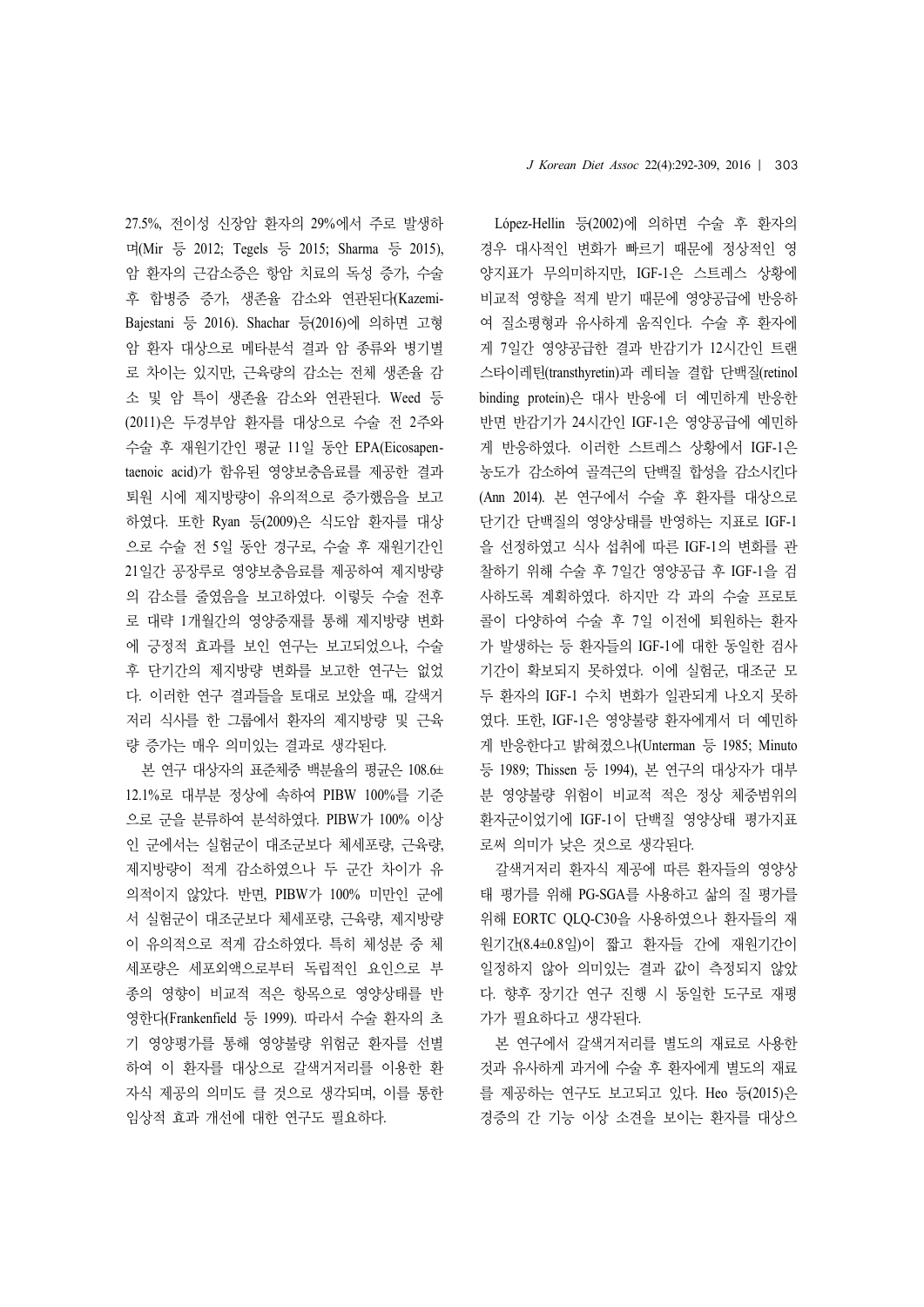로 8주 동안 동충하초 추출물 제공 여부에 따른 환 자-대조군 연구를 진행하였다. 동충하초 추출물을 섭취한 군에서 지방축적을 방지하여 지방간, 간경화 를 억제하였다는 결과를 보고하였다. Niitsu 등(2016) 은 골반 골절 환자를 대상으로 수술 전후로 2주 동 안 유청 단백질 제공 여부에 따른 환자-대조군 연구 를 진행하였다. 유청 단백질을 섭취한 군에서 무릎 신전강도, 바델척도(이동하기, 걷기, 화장실 사용 등) 가 유의적으로 개선되었음을 보고하였다. Moya 등 (2016)은 대장 절제술을 받은 환자를 대상으로 수술 전후로 12일 동안 표준 영양보충음료와 면역영양소 가 포함된 영양보충음료 제공 여부에 따른 환자-대 조군 연구를 진행하였다. 면역영양소가 포함된 영양 보충음료를 섭취한 군이 수술 후 부작용 발생률이 감소하였음을 보고하였다. Giles 등(2016)은 두경부 암 환자를 대상으로 치료기간 및 2.5개월간의 추구 관리 기간 동안 영양보충음료 제공 여부에 따른 환 자-대조군 연구를 진행하였다. 영양보충음료를 섭취 하더라도 치료기간 및 추구관리 기간 동안 체중 감 소가 발생하였음을 보고하였다.

본 연구의 제한점은 대상 환자가 다양한 과에서 참여되어 각 과마다 수술 후 프로토콜이 다양하였 고, 이에 정맥영양 공급을 동일 조건으로 통제하지 못하여 각 실험군 및 대조군이 정맥영양 공급 유무 에 따라 이차 분류되어 분석되었다. 이에 실험군 및 대조군 내 각 그룹 간에 표본 수가 축소되었다. 또 한 수술 후 영양상태 변화를 반영하는 다양한 지표 를 선정하였으나 초기 수술 전 환자의 영양상태가 달랐고, 입원 일수가 통제되지 못하였으며 연구 기 간이 짧았기 때문에 모든 지표를 활용하여 분석하 는데 한계가 있었다. 하지만, 본 연구는 국내에서 식용 곤충인 갈색거저리를 환자식에 도입한 최초의 연구로써, 수술 후 회복기간 동안 갈색거저리 식사 를 제공하여 구체적인 식사 섭취량 변화 및 영양상 태 변화에서 의미있는 결과를 도출함에 따라 향후 갈색거저리 등 식용 곤충의 환자식 이용에 대한 근 거 자료로 의의가 있을 것으로 생각된다.

# 요약 및 결론

본 연구는 전향적 환자 대조군 연구로써 갈색거 저리를 이용하여 수술 후 환자에게 적절한 메뉴 및 식사를 구성하고, 2016년 3월에서 9월까지 강남 세브 란스병원 간담췌외과, 대장항문외과, 위장관외과에 입원하여 위장관 수술을 받은 환자 중 본 연구의 취지를 이해하고 동의한 연구 참가자 34명을 대상 으로, 갈색거저리 환자식을 섭취하는 실험군과 일반 환자식을 섭취하는 대조군으로 분류하여 식사를 제 공하였다. 연구 대상자들의 신체계측, 식사 섭취량 조 사, 체성분 분석, 생화학적 검사 결과, PG-SGA 평가, 삶의 질 평가 등을 조사하여 입원기간 동안 각 변수 들의 변화를 분석하였다. 아래에 본 연구의 결과를 요약하였다.

- 1. 대상자들은 총 34명 중 실험군은 남자 12명(60%), 여자 8명(40%), 대조군은 남자 10명(71.4%), 여자 4명(28.6%)이었고, 나이는 실험군 57.8±11.3세, 대 조군은 65.1±11.4세였다. 진단명은 암이 실험군 90%, 대조군 64.3%로 대다수를 차지했다. 대상자들의 평균 PIBW(%)는 실험군이 108.3±12.7%, 대조군이 109.0±11.6%이었다. 1일 열량요구량은 실험군이 1,585.0±242.3kcal/d, 대조군이 1,556.7±245.2kcal/d이 었으며, 1일 단백질요구량은 실험군이 58.22±6.9g/d, 대조군이 57.56±6.9g/d이었다.
- 2. 식사 섭취량을 통한 열량 및 영양소 섭취량을 비교 한 결과 실험군에서 정맥영양을 공급받지 않은 그룹의 경우 열량은 964.68±284.6kcal, 단백질은 38.82±12.9g, 탄수화물은 138.24±38.4g, 지질은 28.49± 10.2g이었으며, 정맥영양을 공급받은 그룹의 경우 열량은 846.7±342.9kcal, 단백질은 35.50±14.6g, 탄 수화물은 113.30±40.4g, 지질은 27.95±15.6g이었다. 대조군에서 정맥영양을 공급받지 않은 그룹의 경 우 열량은 666.62±153.7kcal, 단백질은 24.47±4.9g, 탄 수화물은 114.04±33.3g, 지질은 12.51±2.3g이었으 며, 정맥영양을 공급받은 그룹의 경우, 열량은 766.49±422.6kcal, 단백질은 31.92±19.8g, 탄수화물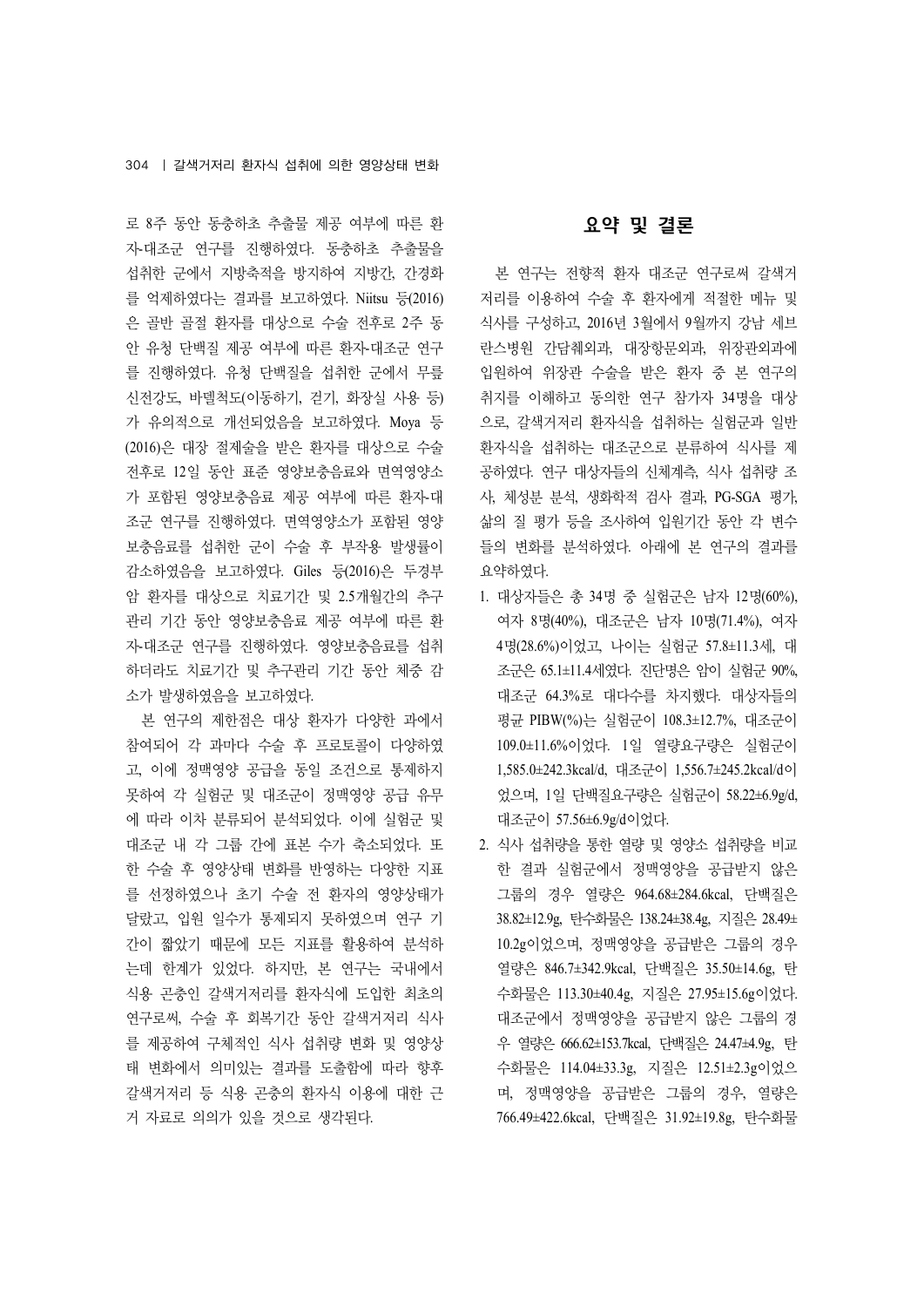은 110.42±55.2g, 지질은 21.90±14.1g이었다. 실험 군이 정맥영양 공급 유무와 관계없이 식사 섭취 만으로 열량, 단백질, 지질 섭취량이 대조군보다 많은 것으로 분석되었다. 특히 정맥영양이 공급 되지 않은 그룹의 경우 실험군이 식사를 통한 열 량(P<0.05), 단백질(P<0.05), 지질(P<0.01) 섭취량이 대조군보다 유의적으로 높았다. 반면 실험군, 대조 군 모두 정맥영양을 공급받은 그룹이 공급받지 않 은 그룹에 비해 총 영양소 섭취량이 많았다.

- 3. 식사 섭취량에서 열량의 영양밀도는 실험군이 1.24±0.2kcal/d, 대조군이 0.85±0.1kcal/d로 실험군 열량의 영양밀도가 유의적으로 높으며(P<0.001), 단백질의 영양밀도는 실험군이 0.05±0.01g/d, 대조 군이 0.03±0.01g/d로 실험군 단백질의 영양밀도가 유의적으로 높았다(P<0.001).
- 4. 실험군 중 정맥영양을 공급받지 않은 그룹에서는 제지방량이 유의적으로 증가하였고(P<0.05) 동시 에 근육량이 증가하는 경향을 보였다. 실험군 중 정맥영양을 공급받은 그룹에서는 제지방량 및 근 육량이 다소 증가하는 경향을 보였다. 반면 대조 군에서는 정맥영양을 공급받은 그룹과 공급받지 않은 두 그룹 모두에서 수술 후 제지방량 및 근 육량이 감소하였다.
- 5. PIBW가 100% 미만인 그룹에서 실험군과 대조군 모두 전반적으로 체세포량(BCM), 근육량(SLM), 제 지방량(FFM)이 감소하였으나, 실험군이 유의적으 로 적게 감소하였다(P<0.05).
- 6. 실험군이 대조군에 비해 제공량 대비 열량 섭취의 수응도(P=0.036), 단백질 섭취의 수응도(P=0.001), 지 질 섭취의 수응도(P=0.001) 모두 유의적으로 높았다. 또한 갈색거저리 식사를 섭취한 실험군 대상자들에 서 식사에 의한 이상 반응은 한 건도 없었다.

결론적으로 본 연구는 이상과 같은 연구 결과를 통해 수술 후 입원기간 동안 갈색거저리 식사를 제 공하여 열량 및 영양소의 섭취량 변화 및 영양상태 변화에서 의미있는 결과를 도출하여 고단백 및 고

영양 식품인 갈색거저리를 이용한 환자 식사의 도 입에 대한 타당성을 확인하였다.

본 연구는 국내에서 식용 곤충인 갈색거저리를 환자식에 도입하여 식용 곤충의 환자식 적용에 대한 가능성을 검증한 최초의 연구이다. 향후 다양한 환자 군에서 필요한 열량과 영양소에 따라 갈색거저리 등 식용 곤충을 이용한 적절한 메뉴와 식단을 지속적으 로 개발하며, 이를 해당 환자군에 적용하고, 본 연구의 제한점을 보완하여 환자의 영양상태 변화 및 임상적 결과에 대한 지속적이고 중ㆍ장기적인 연구가 필요하다.

# 감사의 글

본 연구는 농촌진흥청에서 지원하는 어젠다 프로 그램(PJ010022)의 연구수행으로 인한 결과물임을 밝 힙니다.

## REFERENCES

- Agarwal E, Ferguson M, Banks M, Bauer J, Capra S, Isenring E (2012): Nutritional status and dietary intake of acute care patients: results from the nutrition care day survey 2010. Clin Nutr 31(1):41-47
- Ann SH (2014): Protein metabolism in stress condition. The 13rd KSPEN regular general meeting symposium. The Korean Society for Parenteral and Enteral Nutrition. pp.3-4
- Bae JM., Park JW, Yang HK, Kim JP (1998): Nutritional status of gastric cancer patients after total gastrectomy. World J Surg 22(3):254-260; discussion 260-261
- Baek MH, Yoon YI, Kim MA, Hwang JS, Goo TW, Yun EY (2016): Physical and sensory evaluation of Tenebrio molitor Larvae cooked by various cooking methods. Korean J Food Cook Sci 31(5):534-543
- Biasato I, De Marco M, Rotolo L, Renna M, Lussiana C, Dabbou S, Capucchio MT, Biasibetti E, Costa P, Gai F, Pozzo L, Dezzutto D, Bergagna S, Martínez S, Tarantola M, Gasco L, Schiavone A (2016): Effects of dietary Tenebrio molitor meal inclusion in free-range chickens. J Anim Physiol Anim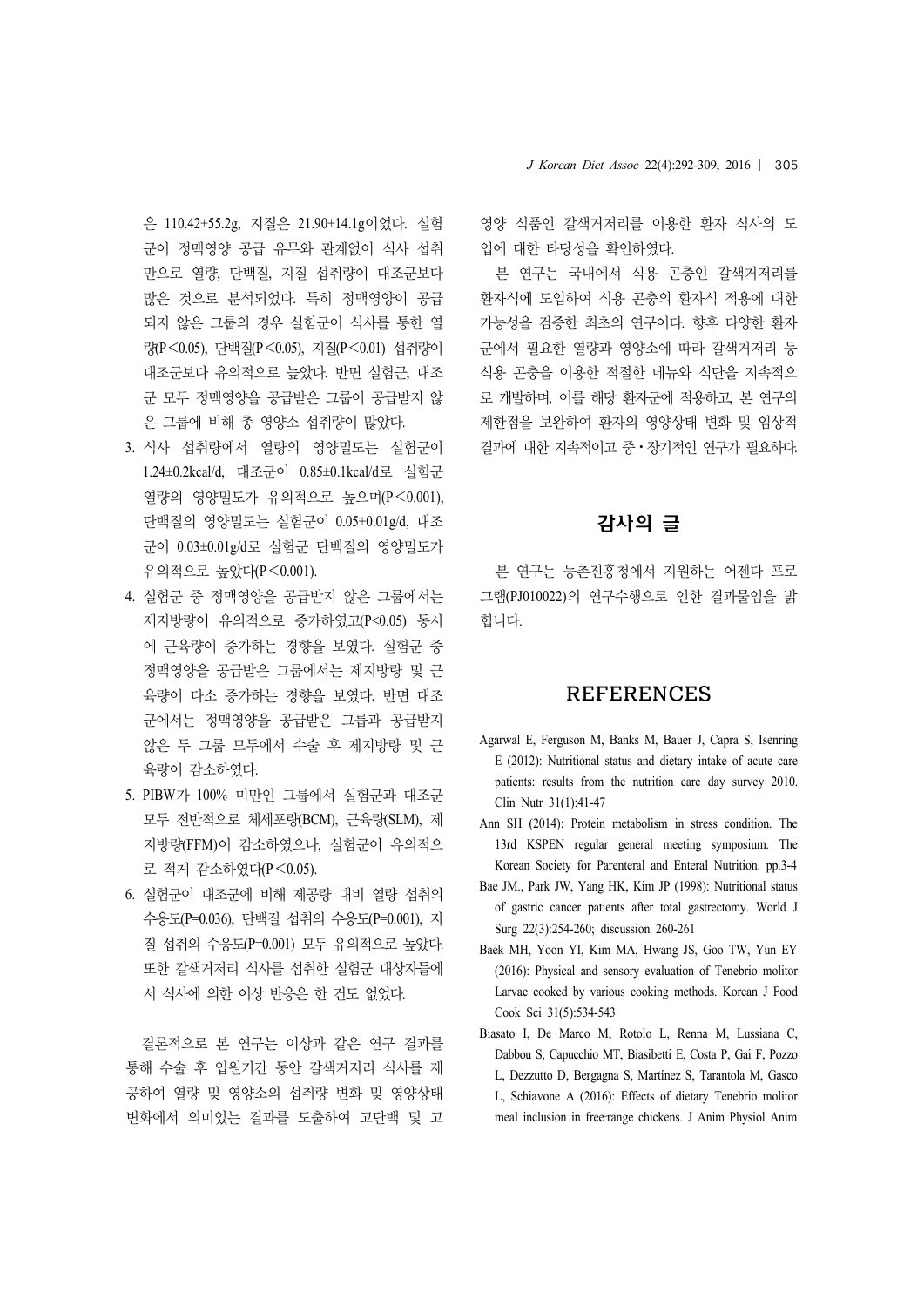Nutr (Berl) doi: 10.1111/jpn.12487. [in press]

- Bozzetti F, Braga M, Gianotti L, Gavazzi C, Mariani L (2001): Postoperative enteral versus parenteral nutrition in malnourished patients with gastrointestinal cancer: a randomised multicentre trial. Lancet 358(9292):1487-1492
- Bozzetti F, Gianotti L, Braga M, Di Carlo V, Mariani L (2007): Postoperative complications in gastrointestinal cancer patients: the joint role of the nutritional status and the nutritional support. Clin Nutr 26(6):698-709
- Braga M, Sandrucci S (2016): Perioperative nutrition in cancer patients. European J Surg Oncol (EJSO) 42(6):751-753
- Correia MI, Waitzberg DL (2003): The impact of malnutrition on morbidity, mortality, length of hospital stay and costs evaluated through a multivariate model analysis. Clin Nutr 22(3):235-239
- Dagan SS, Tovim TB, Keidar A, Raziel A, Shibolet O, Zelber-Sagi S (2016): Inadequate protein intake after laparoscopic sleeve gastrectomy surgery is associated with a greater fat free mass loss. Surg Obes Relat doi: 10.1016/j.soard. 2016.05.026. [in press]
- Evans WJ (1999): Nutrition: exercise and healthy aging. In: Korean Nutrition Society. Program 8th Asian congress of nutrition: good nutrition for all, new era for nutrition rights. Korean Nutrition Society. Seoul. pp.100-108
- Faria SL, Faria OP, Buffington C, de Almeida Cardeal M, Ito MK (2011): Dietary protein intake and bariatric surgery patients: a review. Obes Surg 21(11):1798-1805
- Frankenfield DC, Cooney RN, Smith JS, Rowe WA (1999): Bioelectrical impedance plethysmographic analysis of body composition in critically injured and healthy subjects. Am J Clin Nutr 69(3):426-431
- Gasco L, Henry M, Piccolo G, Marono S, Gai F, Renna M., Lussiana C, Antonopoulou E, Mola P, Chatzifotis S (2016): Tenebrio molitor meal in diets for European sea bass (Dicentrarchus labrax L.) juveniles: growth performance, whole body composition and in vivo apparent digestibility. Anim Feed Sci Technol 220:34-45
- Ghorabi S, Ardehali H, Amiri Z, Vahdat Shariatpanahi Z (2016): Association of the adductor pollicis muscle thickness with clinical outcomes in intensive care unit patients. Nutr Clin Pract 31(4):523-526
- Giles KH, Kubrak C, Baracos VE, Olson K, Mazurak VC (2016): Recommended european society of parenteral and enteral nutrition protein and energy intakes and weight loss

in patients with head and neck cancer. Head Neck 38(8): 1248-1257

- Grant JP, Custer PB, Thurlow J (1981): Current techniques of nutritional assessment. Ann J Clin Nutr 61(3):437-463
- Han MS (2012): Artificial nutrition in surgical patients. 54th the Korean Surgical Society autumn symposium. The Korean Surgical Society. pp.295-296
- Han SR, Lee BS, Jung KJ, Yu HJ, Yun EY, Hwang JS, Moon KS (2016): Safety assessment of freeze-dried powdered Tenebrio molitor larvae (yellow mealworm) as novel food source: evaluation of 90-day toxicity in Sprague-Dawley rats. Regul Toxicol Pharmacol 77:206-212
- Han SR, Yun EY, Kim JY, Hwang JS, Jeong EJ, Moon KS (2014): Evaluation of genotoxicity and 28-day oral dose toxicity on freeze-dried powder of tenebrio molitor larvae (Yellow Mealworm). Toxicol Res 30(2):121-130
- Hara T, Kubo A (2015): The perioperative changes in physical function and physique of patients with gastrointestinal cancer. J Phys Ther Sci 27(3):693-695
- Heo JY, Baik HW, Kim HJ, Lee JM, Choi YS, Won JH, Kim HM, Park WI, Kim CY (2015): The efficacy and safety of Cordyceps militaris in Korean adults who have mild liver dysfunction. J Clin Nutr 7(3):81-86
- Hwang SY, Bae KK, Choi SK (2015): Preferences and purchase intention of tenebrio molitor (Mealworm) according to cooking method. Korean J Culin Res 21(1):100-115
- Jeon YH, Son YJ, Kim SH, Yun EY, Kang HJ, Hwang IK (2016): Physicochemical properties and oxidative stabilities of mealworm (Tenebrio molitor) oils under different roasting conditions. Food Sci Biotechnol 25(1):105-110
- Kazemi-Bajestani SM, Mazurak VC, Baracos V (2016): Computed tomography-defined muscle and fat wasting are associated with cancer clinical outcomes. Semin Cell Dev Bio 54:2-10
- Kim HM, Kim JN, Kim JS, Jeong MY, Yun EY, Hwang JS, Kim AJ (2015): Quality characteristics of patty prepared with mealworm powder. Korean J Food Nutr 28(5):813-820
- Kim HS, Jung CE (2013): Nutritional characteristics of edible insects as potential food materials. Korean J Apiculture 28:1-8
- Kim JY, Park MS, Lee YH, Jo SJ, Yang HK (2001): A study of dietary intakes and nutritional status after total gastrectomy of early gastric cancer patients. J Korean Diet Assoc 7(1):72-79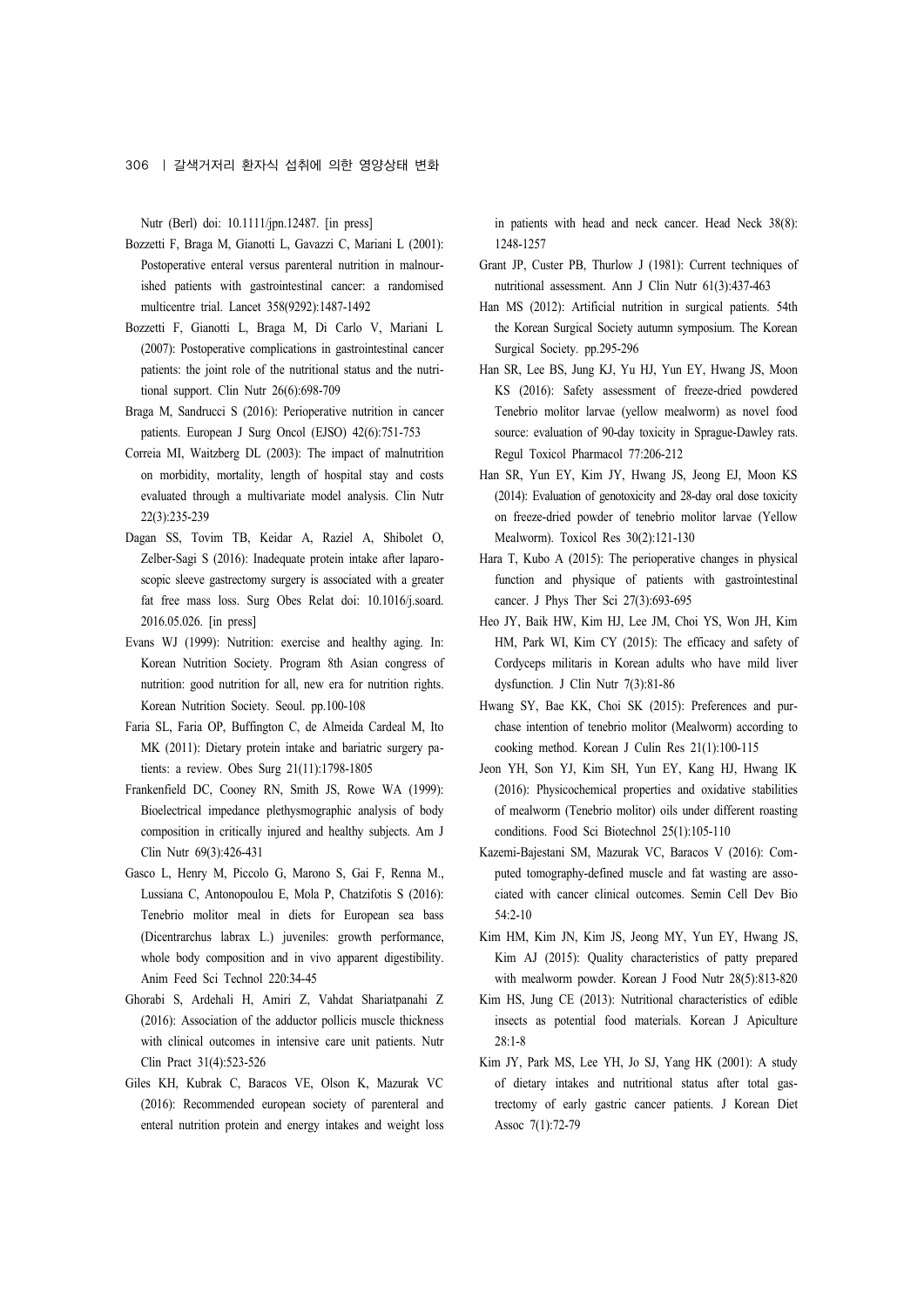- Kim SH, Kim KB, Noh JS, Yun EY, Choi SK (2014): Quality characteristics of pasta with addition of mealworm(Tenebrio molitor). Foodserv Ind J 10(3):55-64
- Kim TH, Yook JH, Lee YJ, Hong SK (2012): Evaluation of the usefulness of nutrition indicator after gastric and pancreatic duodenal resection surgery. KSPEN 2-4:95
- Lassen K, Coolsen MM, Slim K, Carli F, de Aguilar-Nascimento JE, Schäfer M, Parks RW, Fearon KC, Lobo DN, Demartines N, Braga, M, Ljungqvist O, Dejong CH (2012): Guidelines for perioperative care for pancreaticoduodenectomy: Enhanced Recovery After Surgery (ERAS<sup>®</sup>) Society recommendations. Clin Nutr 31(6):817-830
- Lee H, Shim H, Jang JY, Jung AR, Kim SH, Kim H, Kim KS, Lee JG (2013): Development of a new nutrition screening tool for use in an acute care hospital. J Korean Soc Parenter Enter Nutr 5(2):82-88
- Lee HS, Shin KH, Rha SY, Chung MJ, Song SY, Song SE, Ham HJ, Kim HM (2014): Changes in nutrient intake in patients at nutritional risk. J Korean Diet Assoc 20(4):285-295
- Lee JE, Lee AJ, Jo DE, Cho JH, Youn KJ, Yun EY, Hwang JS, Jun MR, Kang BH (2015): Cytotoxic effects of *Tenebrio molitor* larval extracts against hepatocellular carcinoma. J Korean Soc Food Sci Nutr 44(2):200-207
- Lipkin EW, Bell S (1993): Assessment of nutritional status. The clinician's perspective. Clin Lab Med 13(2):329-352
- López-Hellin J, Baena-Fustegueras JA, Schwartz-Riera S, García-Arumí E (2002): Usefulness of short-lived proteins as nutritional indicators surgical patients. Clin Nutr 21(2):119-125
- Mariette C, De Botton ML, Piessen G (2012): Surgery in esophageal and gastric cancer patients: what is the role for nutrition support in your daily practice? Ann Surg Oncol 19(7):2128-2134
- McClave SA, Taylor BE, Martindale RG, Warren MM, Johnson DR, Braunschweig C, McCarthy MS, Davanos E, Rice TW, Cresci GA, Gervasio JM, Sacks GS, Roberts PR, Compher C; Society of Critical Care Medicine; American Society for Parenteral and Enteral Nutrition (2016): Guidelines for the Provision and Assessment of Nutrition Support Therapy in the Adult Critically Ill Patient Society of Critical Care Medicine (SCCM) and American Society for Parenteral and Enteral Nutrition (ASPEN). JPEN J Parenter Enteral Nutr 40(2):159-211
- Miglietta PP, De Leo F, Ruberti M, Massari S (2015): Mealworms for food: a water footprint perspective. Water 7(11):6190-6203
- Ministry of Food and Drug Safety. Ministry of Food and Drug Safety notice 2016-18. Available from: http://www.mfds.go.kr/ index.do?searchkey=title:contents&division=&y=0&searchword= %BD%C4%C7%B0%C0%C7&x=0&mid=686&pageNo=10& seq=10532&cmd=v. Accessed March 7, 2016
- Minuto F, Barreca A, Adami GF, Fortini P, Del Monte P, Cella F, Scopinaro N, Giordano G (1989): Insulin-like growth factor-I in human malnutrition: relationship with some body composition and nutritional parameters. JPEN J Parenter Enteral Nutr 13(4):392-396
- Mir O, Coriat R, Blanchet B, Durand JP, Boudou-Rouquette P, Michels J, Ropert S, Vidal M, Pol S, Chaussade S, Goldwasser F (2012): Sarcopenia predicts early dose-limiting toxicities and pharmacokinetics of sorafenib in patients with hepatocellular carcinoma. PLoS One 7(5):e37563
- Moya P, Soriano-Irigaray L, Ramirez JM, Garcea A, Blasco O, Blanco FJ, Brugiotti C, Miranda E, Arroyo A (2016): Perioperative standard oral nutrition supplements versus immunonutrition in patients undergoing colorectal resection in an enhanced recovery (ERAS) protocol: a multicenter randomized clinical trial (SONVI study). Medicine (Baltimore) 95(21):e3704
- Niitsu M, Ichinose D, Hirooka T, Mitsutomi K, Morimoto Y, Sarukawa J, Nishikino S, Yamauchi K, Yamazaki K (2016): Effects of combination of whey protein intake and rehabilitation on muscle strength and daily movements in patients with hip fracture in the early postoperative period. Clin Nutr 35(4):943-949
- Park YO, Yoon SY, Kang SS, Han SM, Kang EH (2012): Nutritional status and dietary change after gastrectomy of gastric cancer patients. Korean J Community Nutr 17(1): 101-108
- Peng P, Hyder O, Firoozmand A, Kneuertz P, Schulick RD, Huang D, Makary M, Hirose K, Edil B, Choti MA, Herman J, Cameron JL, Wolfgang CL, Pawlik TM (2012): Impact of sarcopenia on outcomes following resection of pancreatic adenomacarcinoma. J Gastrointest Surg 16(8):1478-1486
- Peng PD, van Vledder MG, Tsai S, de Jong MC, Makary M, Ng J, Edil BH, Wolfgang CL, Schulick RD, Choti MA, Kamel I, Pawlik TM (2011): Sarcopenia negatively impacts short-term outcomes in patients undergoing hepatic resection for colorectal liver metastasis. HPB (Oxford) 13(7):439-446
- Ramos-Elorduy J (2009): Anthropo-entomophagy: cultures, evolution and sustainability. Entomol Res 39(5):271-288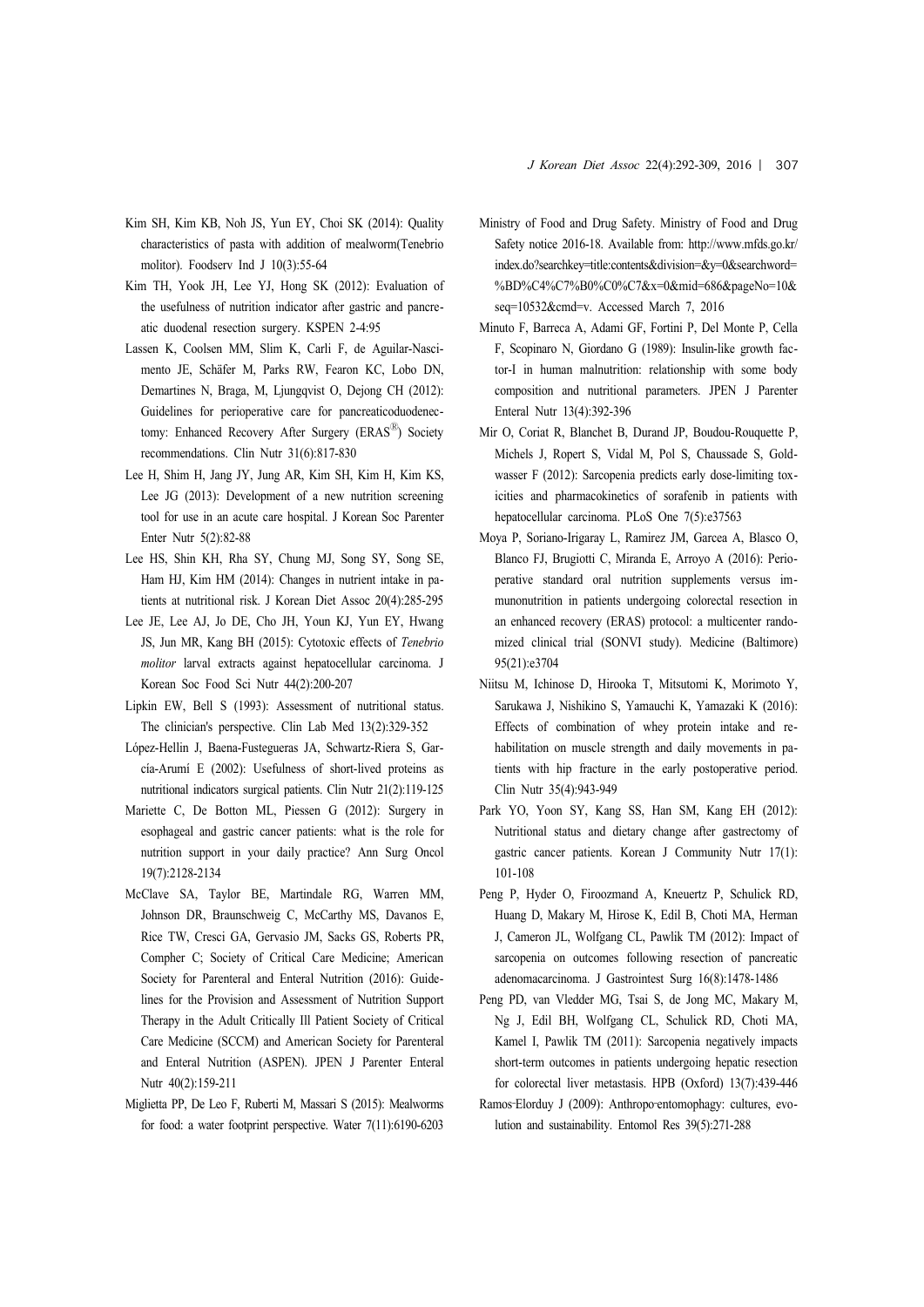- Reisinger KW, Derikx JP, van Vugt JL, Von Meyenfeldt MF, Hulsewé KW, Olde Damink SW, Stoot JH, Poeze M (2016): Sarcopenia is associated with an increased inflammatory response to surgery in colorectal cancer. Clin Nutr 35(4):924-927
- Reisinger KW, van Vugt JL, Tegels JJ, Snijders C, Hulsewé KW, Hoofwijk AG, Stoot JH, Von Meyenfeldt MF, Beets GL, Derikx JP, Poeze M (2015): Functional compromise reflected by sarcopenia, frailty, and nutritional depletion predicts adverse postoperative outcome after colorectal cancer surgery. Ann Surg 261(2):345-352
- Robinson TN, Wu DS, Stiegmann GV, Moss M (2011): Frailty predicts increased hospital and six-month healthcare cost following colorectal surgery in older adults. Am J Surg 202(5):511-514
- Rural Development Administration (2014): Standard guideline for rearing edible insects. Rural Development Administration. Jeonju. pp.46-63
- Rural Development Administration (2015): Standard guideline for edible insects. Rural Development Administration. Jeonju. pp.54-69
- Ryan AM, Reynolds JV, Healy L, Byrne M, Moore J, Brannelly N, McHugh A, McCormack D, Flood P (2009): Enteral nutrition enriched with eicosapentaenoic acid (EPA) preserves lean body mass following esophageal cancer surgery: results of a double-blinded randomized controlled trial. Ann Surg 249(3):355-363
- Sasaki M, Okamoto H, Johtatsu T, Kurihara M, Iwakawa H, Tanaka T, Shiomi H, Naka S, Kurumi Y, Tani T (2011): Resting energy expenditure in patients undergoing pylorus preserving pancreatoduodenectomies for bile duct cancer or pancreatic tumors. J Clin Biochem Nutr 48(3):183-186
- Shachar SS, Williams GR, Muss HB, Nishijima TF (2016): Prognostic value of sarcopenia in adults with solid tumours: a meta-analysis and systematic review. Eur J Cancer 57:58-67
- Sharma P, Zargar-Shoshtari K, Caracciolo JT, Fishman M, Poch MA, Pow-Sang J, Sexton WJ, Spiess PE (2015): Sarcopenia as a predictor of overall survival after cytoreductive nephrectomy for metastatic renal cell carcinoma. Urol Oncol 33(8):339. e17-e23
- Shin D (2014): Perioperative nutritional therapy for surgical patients. J Korean Med Assoc 57(6):500-507
- Simon E, Baranyai E, Braun M, Fábián I, Tóthmérész B (2013): Elemental concentration in mealworm beetle (*Tenebrio molitor* L.) during metamorphosis. Biol Trace Elem Res 154(1):

81-87

- Souba WW, Austgen TR (1990): Interorgan glutamine flow following surgery and infection. JPEN J Parenter Enteral Nutr 14(4 Suppl):90S-93S
- Steen B (1988): Body composition and aging. Nutr Rev 46(2): 45-51
- Tan KY, Kawamura YJ, Tokomitsu A, Tang T (2012): Assessment for frailty is useful for predicting morbidity in elderly patients undergoing colorectal cancer resection whose comorbidities are already optimized. Am J Surg 204(2): 139-143
- Tegels JJ, van Vugt JL, Reisinger KW, Hulsewé KW, Hoofwijk AG, Derikx JP, Stoot JH (2015): Sarcopenia is highly prevalent in patients undergoing surgery for gastric cancer but not associated with worse outcomes. J Surg Oncol 112(4):403-407
- Thissen JP, Ketelslegers JM, Underwood LE (1994): Nutritional regulation of the insulin-like growth factors. Endocr Rev 15(1):80-101
- Unterman TG, Vazquez RM, Sla AJ, Martyn PA, Phillips LS (1985): Nutrition and somatomedin. XII. Usefulness of somatomedin-C in nutritional assessment. Am J Med 78(2): 228-234
- Van Huris A, Van Itterbeeck J, Klunder H, Mertens E, Halloran A, Muir G, Vantomme P (2013): Edible insects: future prospects for food and feed security. Food and Agriculture Organization of the United Nations. Rome. pp.1-201
- Van Vledder MG, Levolger S, Ayez N, Verhoef C, Tran TC, Ijzermans JN (2012): Body composition and outcome in patients undergoing resection of colorectal liver metastases. Br J Surg 99(4):550-557
- Weed HG, Ferguson ML, Gaff RL, Hustead DS, Nelson JL, Voss AC (2011): Lean body mass gain in patients with head and neck squamous cell cancer treated perioperatively with a protein-and energy-dense nutritional supplement containing eicosapentaenoic acid. Head Neck 33(7):1027-1033
- Weimann A, Braga M, Harsanyi L, Laviano A, Ljungqvist O, Soeters P; DGEM (German Society for Nutritional Medicine), Jauch KW, Kemen M, Hiesmayr JM, Horbach T, Kuse ER, Vestweber KH; ESPEN (European Society for Parenteral and Enteral Nutrition) (2006): ESPEN guidelines on enteral nutrition: surgery including organ transplantation. Clin Nutr 25(2):224-244
- Yoo JM, Hwang JS, Goo TW, Yun EY (2013): Comparative